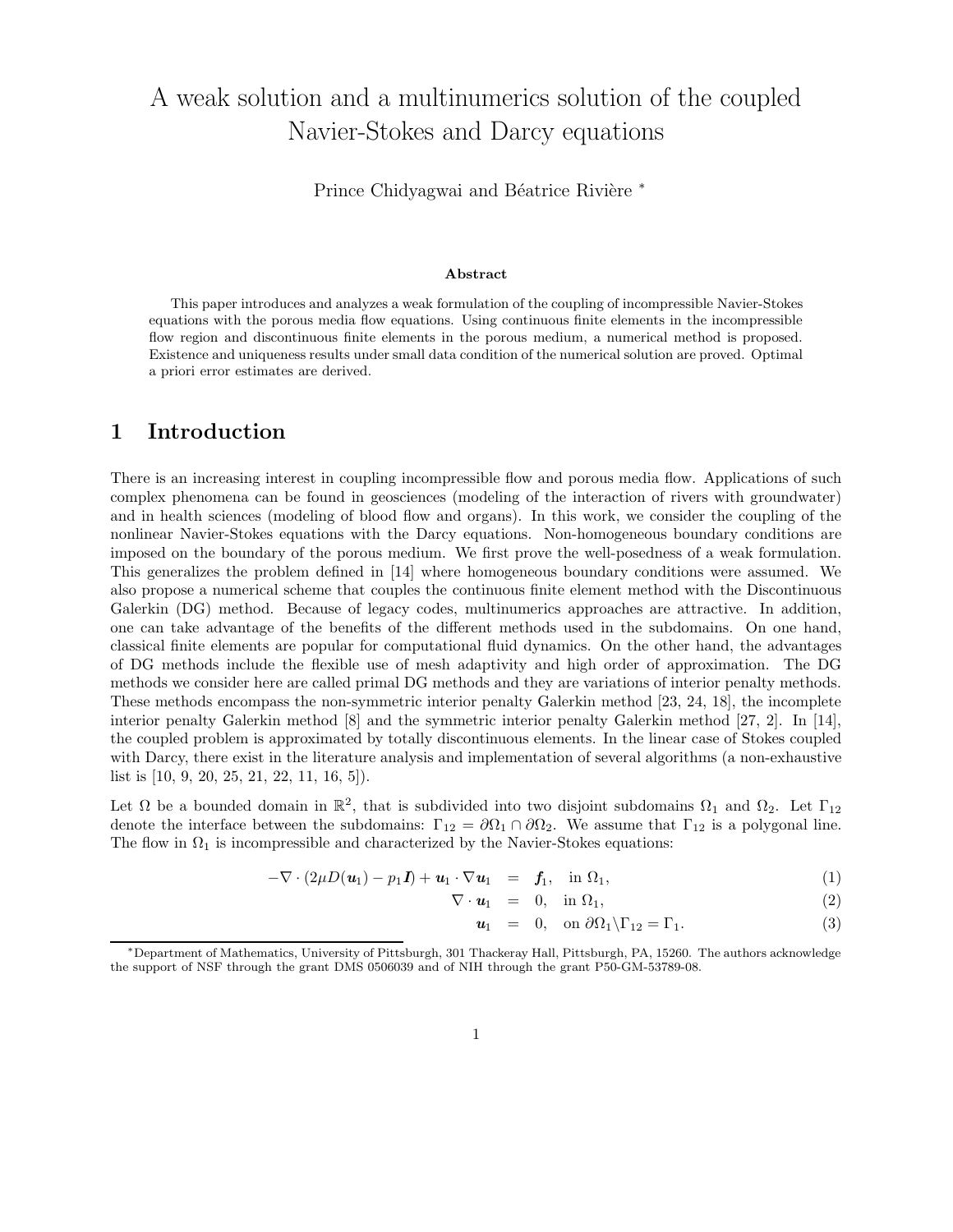The fluid velocity and pressure in  $\Omega_1$  are denoted by  $u_1$  and  $p_1$  respectively. The coefficient  $\mu > 0$  is the fluid viscosity, the function  $f_1$  is an external force acting on the fluid,  $I$  is the identity matrix and the matrix  $D(u_1)$  is the stress tensor:

$$
\boldsymbol{D}(\boldsymbol{u}_1) = \frac{1}{2} (\nabla \boldsymbol{u}_1 + \nabla \boldsymbol{u}_1^T). \tag{4}
$$

The flow in  $\Omega_2$  is of Darcy type. We assume that the boundary  $\Gamma_2 = \partial \Omega_2 \setminus \Gamma_{12}$  is the union of two disjoint sets  $\Gamma_{2D}$  and  $\Gamma_{2N}$  on which Dirichlet and Neumann boundary conditions are imposed.

$$
-\nabla \cdot \mathbf{K} \nabla p_2 = f_2, \text{ in } \Omega_2,
$$
\n<sup>(5)</sup>

$$
-K\nabla p_2 = \mathbf{u}_2, \text{ in } \Omega_2, \tag{6}
$$

$$
p_2 = g_D, \text{ on } \Gamma_{2D}, \tag{7}
$$

$$
\mathbf{K} \nabla p_2 \cdot \mathbf{n}_2 = g_N, \quad \text{on } \Gamma_{2N}.
$$
 (8)

Similarly, the fluid velocity and pressure in  $\Omega_2$  are denoted by  $u_2$  and  $p_2$  respectively. The function  $f_2$  is an external force acting on the fluid, the functions  $g_D$  and  $g_N$  are the prescribed value and flux respectively, the vector  $n_2$  denotes the unit vector normal to  $\Gamma_2$  and the coefficient K is a symmetric positive definite matrix uniformly bounded above and below. There exist constants  $\lambda_{\min} > 0$  and  $\lambda_{\max} > 0$  such that:

a.e. 
$$
x \in \Omega_2
$$
,  $\lambda_{\min} x \cdot x \leq Kx \cdot x \leq \lambda_{\max} x \cdot x$ . (9)

The system of equations  $(1)-(8)$  is completed by interface conditions, corresponding to the continuity of the normal component of velocity, the balance of forces across the interface and the Beaver-Joseph-Saffman law. More details on the meaning of these conditions can be found in [4, 26, 19, 14]. Let  $n_{12}$  be the unit normal vector to  $\Gamma_{12}$  directed from  $\Omega_1$  to  $\Omega_2$  and let  $\tau_{12}$  be the unit tangent vector on  $\Gamma_{12}$ .

$$
\mathbf{u}_1 \cdot \mathbf{n}_{12} = \mathbf{u}_2 \cdot \mathbf{n}_{12}, \tag{10}
$$

$$
((-2\mu \mathbf{D}(\mathbf{u}_1) + p_1 \mathbf{I})\mathbf{n}_{12}) \cdot \mathbf{n}_{12} + \frac{1}{2}(\mathbf{u}_1 \cdot \mathbf{u}_1) = p_2, \qquad (11)
$$

$$
\mathbf{u}_1 \cdot \boldsymbol{\tau}_{12} = -2\mu G(\boldsymbol{D}(\mathbf{u}_1)\mathbf{n}_{12}) \cdot \boldsymbol{\tau}_{12}. \tag{12}
$$

We point out that in the coupling of the linear equations of Stokes with Darcy, the balance of forces (11) reduces to:

$$
((-2\mu \mathbf{D}(\mathbf{u}_1) + p_1 \mathbf{I})\mathbf{n}_{12}) \cdot \mathbf{n}_{12} = p_2.
$$

Here in (11), the term  $\frac{1}{2}u_1 \cdot u_1$  corresponds to inertial forces and plays an important role in the mathematical analysis of the coupled problem.

The rest of the paper is as follows. A weak problem is defined and analyzed in Section 2. A multinumerics approach is proposed in Section 3. Theoretical error estimates are derived in Section 4. Conclusions are given in the last section.

### 2 Variational Formulation

Let  $H^s(\mathcal{O})$  be the usual Sobolev space of order s (see [1]) with norm  $\|\cdot\|_{H^s(\mathcal{O})}$ . We first lift the Dirichlet boundary condition (7). If  $g_D \in H^{1/2}(\Gamma_{2D})$ , there exists a function  $p_D \in H^1(\Omega_2)$  satisfying:

$$
p_{\rm D} = g_{\rm D}, \text{ on } \Gamma_{2\rm D},\tag{13}
$$

$$
p_{\rm D} = 0, \text{ on } \Gamma_{12},\tag{14}
$$

$$
||p_{\rm D}||_{H^1(\Omega_2)} \le C_0 ||g_{\rm D}||_{H^{1/2}(\Gamma_{2D})},\tag{15}
$$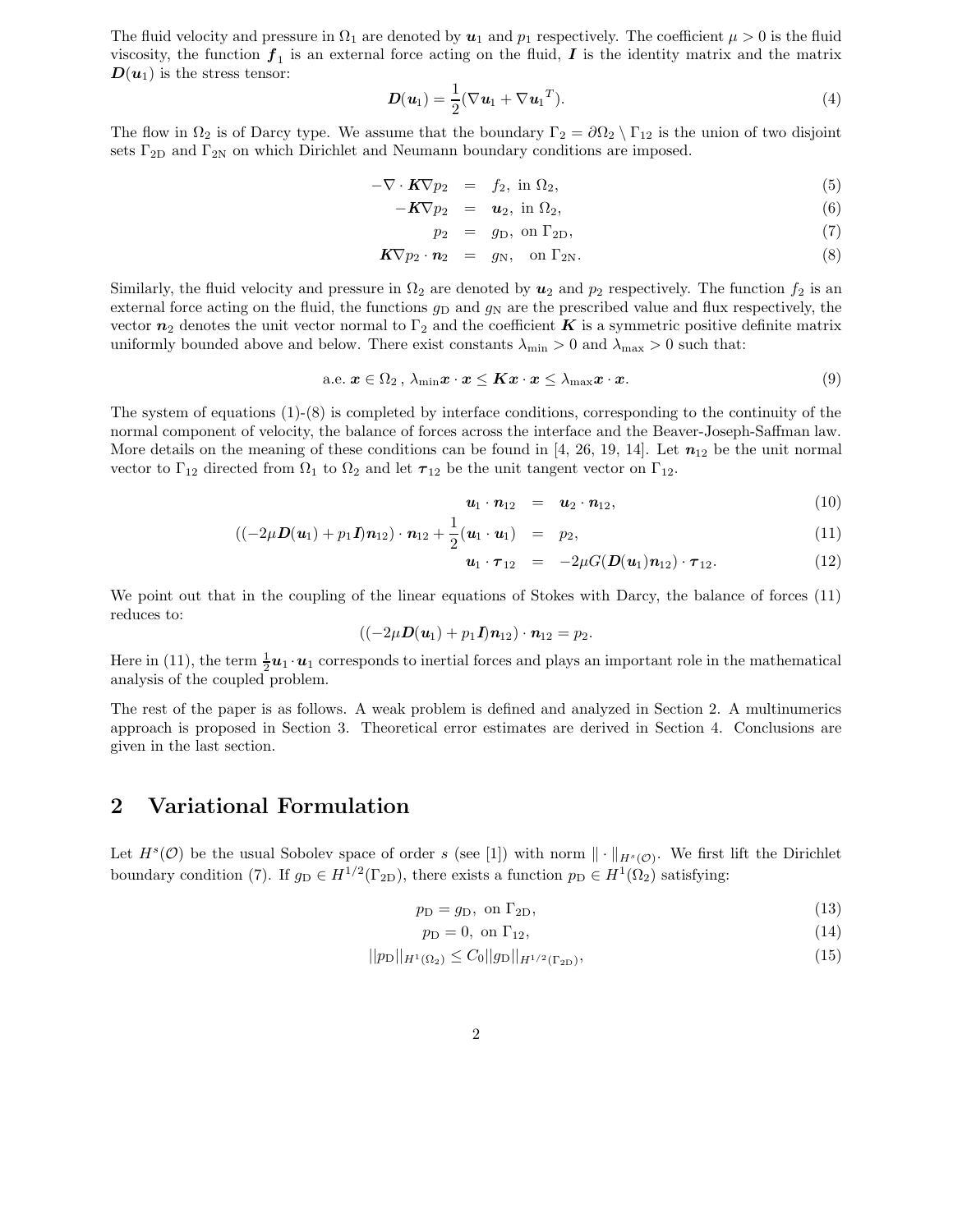where  $C_0$  is a constant that only depends on  $\Omega_2$ . We now define the standard Sobolev spaces:

$$
\mathbf{X}_1 = \{ \mathbf{v}_1 \in (H^1(\Omega_1))^2 : \mathbf{v}_1 = 0 \text{ on } \Gamma_1 \},
$$
  
\n
$$
M_1 = L^2(\Omega_1),
$$
  
\n
$$
M_2 = \{ q_2 \in H^1(\Omega_2) : q_2 = 0 \text{ on } \Gamma_{2D} \}.
$$

We propose the following variational formulation:

$$
(W) \begin{cases} \n\text{Find } \mathbf{u}_{1} \in \mathbf{X}_{1}, p_{1} \in M_{1}, p_{2} = \varphi_{2} + p_{D}, \text{ with } \varphi_{2} \in M_{2}, \text{ s.t.} \\
\forall \mathbf{v}_{1} \in \mathbf{X}_{1}, \forall q_{2} \in M_{2}, \ 2\mu (\mathbf{D}(\mathbf{u}_{1}), \mathbf{D}(\mathbf{v}_{1}))_{\Omega_{1}} + (\mathbf{u}_{1} \cdot \nabla \mathbf{u}_{1}, \mathbf{v}_{1})_{\Omega_{1}} - (p_{1}, \nabla \cdot \mathbf{v}_{1})_{\Omega_{1}} \\
+(\varphi_{2} - \frac{1}{2} \mathbf{u}_{1} \cdot \mathbf{u}_{1}, \mathbf{v}_{1} \cdot \mathbf{n}_{12})_{\Gamma_{12}} + \frac{1}{G} (\mathbf{u}_{1} \cdot \tau_{12}, \mathbf{v}_{1} \cdot \tau_{12})_{\Gamma_{12}} - (\mathbf{u}_{1} \cdot \mathbf{n}_{12}, q_{2})_{\Gamma_{12}} + (\mathbf{K} \nabla \varphi_{2}, \nabla q_{2})_{\Omega_{2}} \\
=(\mathbf{f}_{1}, \mathbf{v}_{1})_{\Omega_{1}} + (\mathbf{f}_{2}, q_{2})_{\Omega_{2}} - (\mathbf{K} \nabla p_{D}, \nabla q_{2})_{\Omega_{2}} + (\mathbf{g}_{N}, q_{2})_{\Gamma_{2N}}, \forall q_{1} \in M_{1}, \ (\nabla \cdot \mathbf{u}_{1}, q_{1})_{\Omega_{1}} = 0.\n\end{cases}
$$

Here, we have used the notation  $(\cdot, \cdot)_{\mathcal{O}}$  for the  $L^2$  inner-product on a region  $\mathcal{O}$ . We recall the usual Cauchy-Schwarz and Young's inequalities:

$$
\forall v, w \in L^2(\mathcal{O}), \quad |(v, w)_{\mathcal{O}}| \le ||v||_{L^2(\mathcal{O})} ||w||_{L^2(\mathcal{O})}, \tag{16}
$$

$$
\forall a, b \in \mathbb{R}, \forall \delta > 0, \quad ab \le \frac{\delta}{2}a^2 + \frac{1}{2\delta}b^2.
$$
 (17)

We also recall Poincaré and Korn's inequalities and trace and Sobolev inequalities: there exist constants  $\mathcal{P}_1$ ,  $C_1, C_2, C_4$  and  $\mathcal{P}_4$ , that only depend on  $\Omega_1$ , and  $\mathcal{P}_2, C_3$  that only depend on  $\Omega_2$ , such that for all  $v \in X_1$ ,

$$
\|\bm{v}\|_{L^{2}(\Omega_{1})} \leq \mathcal{P}_{1} \|\nabla \bm{v}\|_{L^{2}(\Omega_{1})}, \quad \|\bm{v}\|_{L^{4}(\Omega_{1})} \leq \mathcal{P}_{4} \|\nabla \bm{v}\|_{L^{2}(\Omega_{1})}, \tag{18}
$$

$$
\|\nabla \bm{v}\|_{L^2(\Omega_1)} \leq C_1 \|\bm{D}(\bm{v})\|_{L^2(\Omega_1)},
$$
\n(19)

$$
\|\boldsymbol{v}\|_{L^{2}(\Gamma_{12})} \leq C_{2} \|\nabla \boldsymbol{v}\|_{L^{2}(\Omega_{1})}, \quad \|\boldsymbol{v}\|_{L^{4}(\Gamma_{12})} \leq C_{4} \|\nabla \boldsymbol{v}\|_{L^{2}(\Omega_{1})}, \tag{20}
$$

and for all  $q\in M_2,$ 

$$
||q||_{L^{2}(\Omega_{2})} \leq \mathcal{P}_{2}||\nabla q||_{L^{2}(\Omega_{2})},
$$
\n(21)

$$
||q||_{L^{2}(\Gamma_{2N})} \leq C_{3} ||\nabla q||_{L^{2}(\Omega_{2})};
$$
\n(22)

moreover, owing to (9), for all  $q \in H^1(\Omega_2)$ :

$$
\frac{1}{\sqrt{\lambda_{\max}}} \|\mathbf{K}^{1/2} \nabla q\|_{L^2(\Omega_2)} \le \|\nabla q\|_{L^2(\Omega_2)} \le \frac{1}{\sqrt{\lambda_{\min}}} \|\mathbf{K}^{1/2} \nabla q\|_{L^2(\Omega_2)}.
$$
\n(23)

We first show that the variational formulation and the model problem are equivalent.

**Lemma 1.** If  $(u_1, p_1, p_2) \in X_1 \times M_1 \times H^1(\Omega_2)$  satisfies (1)-(12), then it is also a solution to problem (W). The converse is also true.

*Proof.* Let  $(u_1, p_1, p_2) \in X_1 \times M_1 \times H^1(\Omega_2)$  be a solution to (1)-(12). Multiply (1), (2) and (5) by test functions  $v_1 \in X_1, q_1 \in M_1$  and  $q_2 \in M_2$  respectively and use Green's theorem and boundary conditions:

$$
2\mu(\boldsymbol{D}(\boldsymbol{u}_1),\boldsymbol{D}(\boldsymbol{v}_1))_{\Omega_1}-(p_1,\nabla\cdot\boldsymbol{v}_1)_{\Omega_1}+(\boldsymbol{u}_1\cdot\nabla\boldsymbol{u}_1,\boldsymbol{v}_1)_{\Omega_1}
$$

$$
+((-2\mu \mathbf{D}(\mathbf{u}_1)+p_1\mathbf{I})\mathbf{n}_{12},\mathbf{v}_1)_{\Gamma_{12}}=(\mathbf{f}_1,\mathbf{v}_1)_{\Omega_1},
$$
\n(24)

$$
(\nabla \cdot \mathbf{u}_1, q_1) = 0,\t\t(25)
$$

$$
(\mathbf{K}\nabla p_2, \nabla q_2)_{\Omega_2} + (\mathbf{K}\nabla p_2 \cdot \mathbf{n}_{12}, q_2)_{\Gamma_{12}} = (f_2, q_2)_{\Omega_2} + (g_N, q_2)_{\Gamma_{2N}}.
$$
\n(26)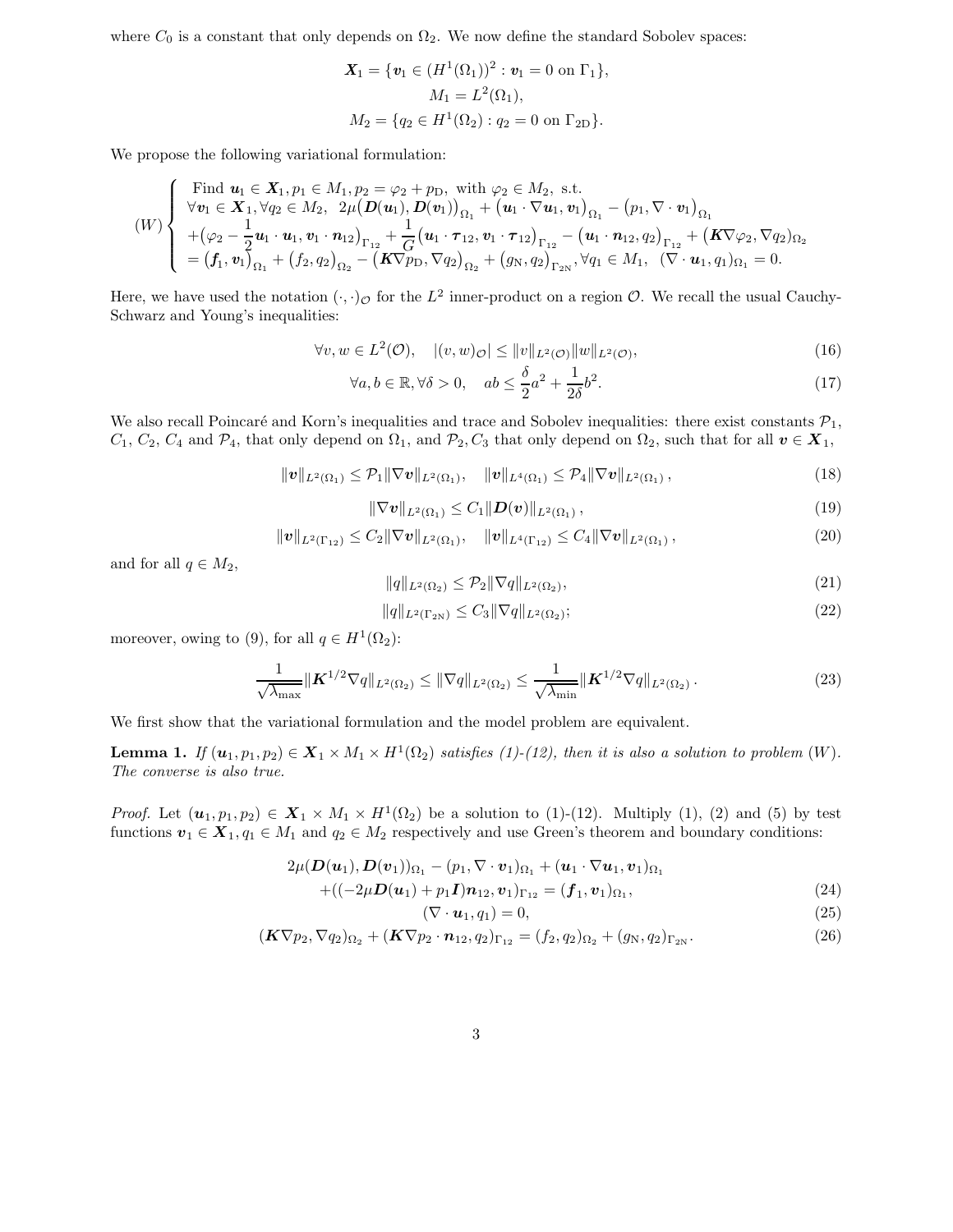Rewriting  $v_1 = (v_1 \cdot n_{12})n_{12} + (v_1 \cdot n_{12})n_{12}$ , adding (24) and (26) and using the interface conditions, we obtain:

$$
2\mu(\mathbf{D}(\mathbf{u}_1), \mathbf{D}(\mathbf{v}_1))_{\Omega_1} - (p_1, \nabla \cdot \mathbf{v}_1)_{\Omega_1} + (\mathbf{u}_1 \cdot \nabla \mathbf{u}_1, \mathbf{v}_1)_{\Omega_1} + (\mathbf{K} \nabla p_2, \nabla q_2)_{\Omega_2} + (p_2 - \frac{1}{2} \mathbf{u}_1 \cdot \mathbf{u}_1, \mathbf{v}_1 \cdot \mathbf{n}_{12})_{\Gamma_{12}} + \frac{1}{G} (\mathbf{u}_1 \cdot \boldsymbol{\tau}_{12}, \mathbf{v}_1 \cdot \boldsymbol{\tau}_{12})_{\Gamma_{12}} - (\mathbf{u}_1 \cdot \mathbf{n}_{12}, q_2)_{\Gamma_{12}} = (\mathbf{f}_1, \mathbf{v})_{\Omega_1} + (\mathbf{f}_2, q_2)_{\Omega_2} + (g_N, q_2)_{\Gamma_{2N}}, (\nabla \cdot \mathbf{u}_1, q_1) = 0.
$$

We now define  $\varphi_2 = p_2 - p_D$  and remark that the trace  $p_2 = \varphi_2$  on  $\Gamma_{12}$  due to (14). We obtain the resulting equations:

$$
2\mu(\mathbf{D}(\mathbf{u}_1),\mathbf{D}(\mathbf{v}_1))_{\Omega_1} - (p_1, \nabla \cdot \mathbf{v}_1)_{\Omega_1} + (\mathbf{u}_1 \cdot \nabla \mathbf{u}_1, \mathbf{v}_1)_{\Omega_1} + (\mathbf{K} \nabla \varphi_2, \nabla q_2)_{\Omega_2} + (\varphi_2 - \frac{1}{2} \mathbf{u}_1 \cdot \mathbf{u}_1, \mathbf{v}_1 \cdot \mathbf{n}_{12})_{\Gamma_{12}} + \frac{1}{G} (\mathbf{u}_1 \cdot \boldsymbol{\tau}_{12}, \mathbf{v}_1 \cdot \boldsymbol{\tau}_{12})_{\Gamma_{12}} - (\mathbf{u}_1 \cdot \mathbf{n}_{12}, q_2)_{\Gamma_{12}} = (\mathbf{f}_1, \mathbf{v}_1)_{\Omega_1} + (\mathbf{f}_2, q_2)_{\Omega_2} + (\mathbf{g}_N, q_2)_{\Gamma_{2N}} - (\mathbf{K} \nabla p_\text{D}, \nabla q_2)_{\Omega_2}, (\nabla \cdot \mathbf{u}_1, q_1) = 0,
$$

which correspond to problem  $(W)$ . Conversely, assume that  $(u_1, p_1, p_2)$  is a solution to  $(W)$ . By choosing appropriate test functions, we recover the equations  $(1), (2)$  and  $(5)$  in a distributional sense. First, take  $v_1 \in \mathcal{D}(\Omega_1)$ ,  $q_1 = q_2 = 0$ . We recall that for any domain  $\mathcal{O}$ , the space  $\mathcal{D}(\mathcal{O})$  is the space of  $\mathcal{C}^{\infty}$  functions with compact support in  $\mathcal{O}$  (see [1]). We obtain in the sense of distributions:

$$
-\nabla \cdot (2\mu D(\boldsymbol{u}_1) - p_1 \boldsymbol{I}) + \boldsymbol{u}_1 \cdot \nabla \boldsymbol{u}_1 = \boldsymbol{f}_1. \tag{27}
$$

Second, take  $q_1 \in \mathcal{D}(\Omega_1)$ ,  $\mathbf{v}_1 = \mathbf{0}$ ,  $q_2 = 0$ :

$$
\nabla \cdot \mathbf{u}_1 = 0. \tag{28}
$$

Third, take  $q_2 \in \mathcal{D}(\Omega_2)$ ,  $\mathbf{v}_1 = \mathbf{0}$ ,  $q_1 = 0$ :

$$
-\nabla \cdot \mathbf{K} \nabla (\varphi_2 + p_{\rm D}) = f_2. \tag{29}
$$

Next, multiply (27), (29) by functions  $v_1 \in X_1$  and  $q_2 \in M_2$  respectively, use Green's theorem, add the two equations and compare with  $(W)$ :

$$
(\varphi_2 - \frac{1}{2}(\boldsymbol{u}_1 \cdot \boldsymbol{u}_1), \boldsymbol{v}_1 \cdot \boldsymbol{n}_{12})_{\Gamma_{12}} - (\boldsymbol{u}_1 \cdot \boldsymbol{n}_{12}, q_2)_{\Gamma_{12}} + \frac{1}{G}(\boldsymbol{u}_1 \cdot \boldsymbol{\tau}_{12}, \boldsymbol{v}_1 \cdot \boldsymbol{\tau}_{12})_{\Gamma_{12}} - (g_N, q_2)_{\Gamma_{2N}}
$$
  
= ((-2\mu **D**( $\boldsymbol{u}_1$ ) +  $p_1 \boldsymbol{I}$ ) $\boldsymbol{n}_{12}, \boldsymbol{v}_1$ ) $\Gamma_{12}$  + ( $\boldsymbol{K} \nabla p_2 \cdot \boldsymbol{n}_{12}, q_2$ ) $\Gamma_{12}$  - ( $\boldsymbol{K} \nabla p_2 \cdot \boldsymbol{n}_2, q_2$ ) $\Gamma_{2N}$ . (30)

By choosing  $\mathbf{v}_1 = \mathbf{0}$  and either  $q_2|_{\Gamma_{12}} = 0$  or  $q_2|_{\Gamma_{2N}} = 0$ , we recover the Neumann boundary condition (8) and the interface condition (10). Next, by choosing  $q_2 = 0$  and  $v_1 = v_1 n_{12}$  where  $v_1$  is a smooth function defined on each curvilinear segment of  $\Gamma_{12}$  and vanishing in a neighborhood of  $\partial\Omega_1 \setminus \Gamma_{12}$ , we recover the interface condition (11) by noting that  $p_2 = \varphi_2$  on  $\Gamma_{12}$  due to (14). Finally, choosing  $q_2 = 0$  and  $v_1 = v_1 \tau_{12}$ where  $v_1$  is a smooth function defined on each curvilinear segment of  $\Gamma_{12}$  and vanishing in a neighborhood of  $\partial\Omega_1 \setminus \Gamma_{12}$ , we recover the interface condition (12).  $\Box$ 

We now prove existence and uniqueness of the weak solution  $(u_1, p_1, p_2)$ . For this, we restrict the test functions  $v_1$  to the subspace of divergence free functions:

$$
\boldsymbol{V}_1 = \{ \boldsymbol{v}_1 \in \boldsymbol{X}_1, \quad \nabla \cdot \boldsymbol{v}_1 = 0 \}.
$$

The variational formulation then becomes:

$$
(\tilde{W})\left\{\begin{array}{l}\text{Find } \mathbf{u}_{1} \in \mathbf{V}_{1}, p_{2} = \varphi_{2} + p_{D}, \text{ with } \varphi_{2} \in M_{2}, \text{ s.t.} \\ \forall \mathbf{v}_{1} \in \mathbf{V}_{1}, \forall q_{2} \in M_{2}, \ 2\mu(\mathbf{D}(\mathbf{u}_{1}), \mathbf{D}(\mathbf{v}_{1}))_{\Omega_{1}} + (\mathbf{u}_{1} \cdot \nabla \mathbf{u}_{1}, \mathbf{v}_{1})_{\Omega_{1}} + (\varphi_{2} - \frac{1}{2} \mathbf{u}_{1} \cdot \mathbf{u}_{1}, \mathbf{v}_{1} \cdot \mathbf{n}_{12})_{\Gamma_{12}} \\ + \frac{1}{G}(\mathbf{u}_{1} \cdot \boldsymbol{\tau}_{12}, \mathbf{v}_{1} \cdot \boldsymbol{\tau}_{12})_{\Gamma_{12}} - (\mathbf{u}_{1} \cdot \mathbf{n}_{12}, q_{2})_{\Gamma_{12}} + (\mathbf{K} \nabla \varphi_{2}, \nabla q_{2})_{\Omega_{2}} \\ = (\mathbf{f}_{1}, \mathbf{v}_{1})_{\Omega_{1}} + (\mathbf{f}_{2}, q_{2})_{\Omega_{2}} - (\mathbf{K} \nabla p_{D}, \nabla q_{2})_{\Omega_{2}} + (\mathbf{g}_{N}, q_{2})_{\Gamma_{2N}}.\end{array}\right.
$$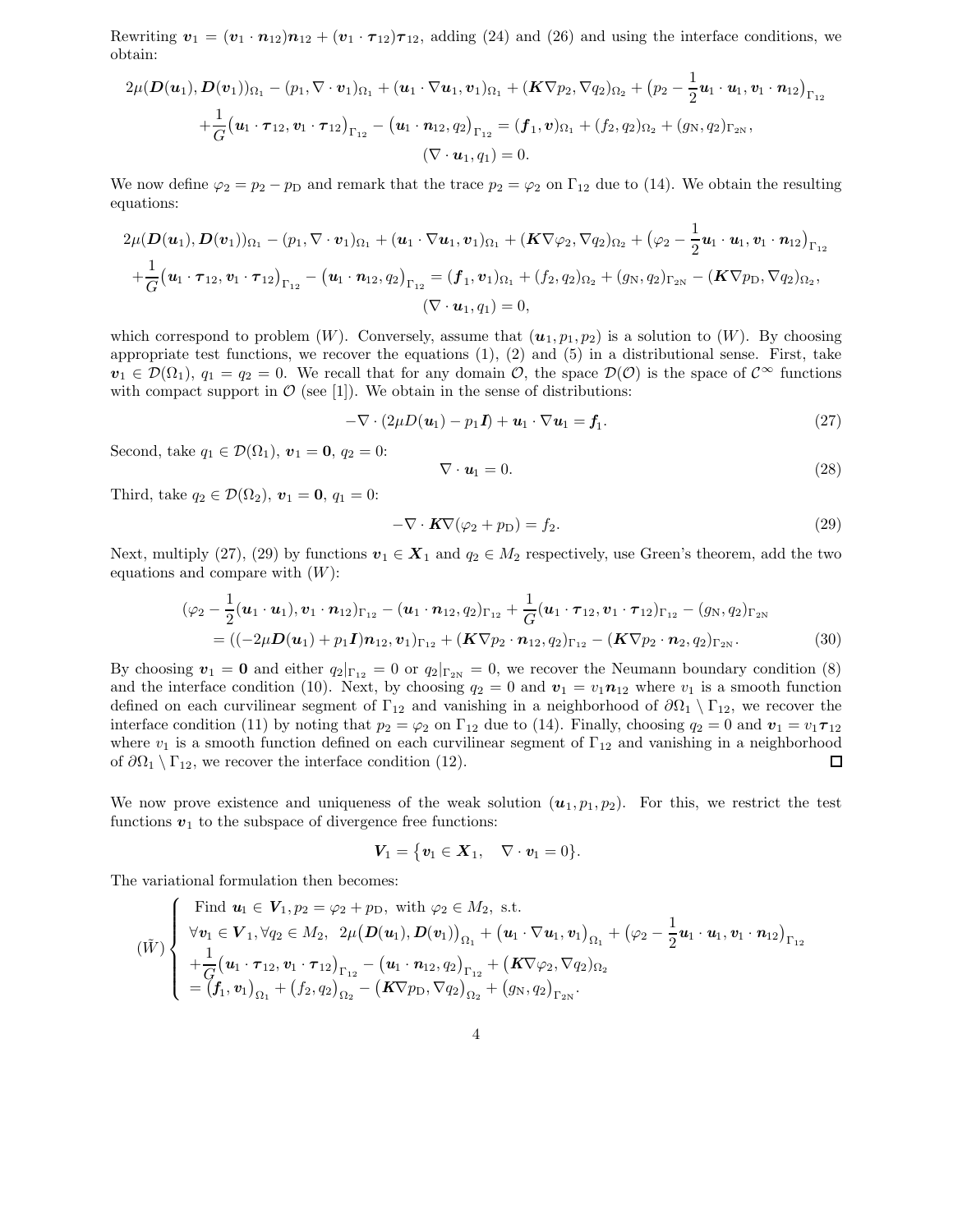Problems  $(W)$  and  $(W)$  are equivalent in the sense that if  $(u_1, p_1, p_2)$  is a solution to  $(W)$  then clearly  $(u_1, p_2)$ is also a solution to  $(\tilde{W})$ . Conversely, if  $(u_1, p_2)$  is a solution to  $(\tilde{W})$ , there is a unique  $p_1 \in M_1$  such that  $(u_1, p_1, p_2)$  is a solution to  $(W)$ . This result is a consequence of the following inf-sup condition proved in [14].

$$
\inf_{q_1 \in M_1} \sup_{(\mathbf{v}_1, q_2) \in \mathbf{X}_1 \times M_2} \frac{|(\nabla \cdot v, q_1)_{\Omega_1}|}{(\|\nabla \mathbf{v}_1\|_{L^2(\Omega_1)}^2 + \|\nabla q_2\|_{L^2(\Omega_2)}^2)^{1/2} \|q_1\|_{L^2(\Omega_1)}} \geq \beta > 0.
$$

Therefore, we now focus on the existence and uniqueness of the solution to  $(W)$ .

#### 2.1 Existence of solution to problem  $(W)$

We use the technique of the Galerkin method. Since the spaces  $V_1$  and  $M_2$  are separable, let  $\{(w_m, t_m)\}_{m\geq 1}$ be a sequence of smooth functions that form a basis of  $V_1 \times M_2$ . Consider the finite dimensional space  $Y_m = \text{span}\{(\boldsymbol{w}_i, t_i) : 1 \leq i \leq m\}$  equipped with the inner-product:

$$
((\boldsymbol{v},q),(\boldsymbol{w},t))_Y=2\mu(\boldsymbol{D}(\boldsymbol{v}),\boldsymbol{D}(\boldsymbol{w}))_{\Omega_1}+(\boldsymbol{K}\nabla q,\nabla t)_{\Omega_2}.
$$

We restrict problem  $(\tilde{W})$  to  $Y_m$  and obtain a finite dimensional problem:

$$
(\tilde{W}_m)\left\{\begin{array}{l}\text{Find }(\boldsymbol{u}_m,\varphi_m)\in Y_m\text{ s.t.}\\ \forall 1\leq i\leq m,\ \ 2\mu\big(\boldsymbol{D}(\boldsymbol{u}_m),\boldsymbol{D}(\boldsymbol{w}_i)\big)_{\Omega_1}+\big(\boldsymbol{u}_m\cdot\nabla\boldsymbol{u}_m,\boldsymbol{w}_i\big)_{\Omega_1}+\big(\varphi_m-\frac{1}{2}\boldsymbol{u}_m\cdot\boldsymbol{u}_m,\boldsymbol{w}_i\cdot\boldsymbol{n}_1\big)_{\Gamma_{12}}\\+\frac{1}{G}\big(\boldsymbol{u}_m\cdot\boldsymbol{\tau}_{12},\boldsymbol{w}_i\cdot\boldsymbol{\tau}_{12}\big)_{\Gamma_{12}}-\big(\boldsymbol{u}_m\cdot\boldsymbol{n}_{12},t_i\big)_{\Gamma_{12}}+\big(\boldsymbol{K}\nabla\varphi_m,\nabla t_i\big)_{\Omega_2}\\=\big(\boldsymbol{f}_1,\boldsymbol{w}_i\big)_{\Omega_1}+\big(\boldsymbol{f}_2,t_i\big)_{\Omega_2}-\big(\boldsymbol{K}\nabla p_\text{D},\nabla t_i\big)_{\Omega_2}+\big(g_\text{N},t_i\big)_{\Gamma_{2\text{N}}}.\end{array}\right.
$$

We then define a continuous mapping  $\Psi_m : Y_m \to Y_m$ :

$$
(\Psi_m(\mathbf{v},q),(\mathbf{w},t))_Y = 2\mu(D(\mathbf{v}),D(\mathbf{w}))_{\Omega_1} + (\mathbf{v}\cdot\nabla\mathbf{v},\mathbf{w})_{\Omega_1} + (q-\frac{1}{2}\mathbf{v}\cdot\mathbf{v},\mathbf{w}\cdot\mathbf{n}_{12})_{\Gamma_{12}} + \frac{1}{G}(\mathbf{v}\cdot\boldsymbol{\tau}_{12},\mathbf{w}\cdot\boldsymbol{\tau}_{12})_{\Gamma_{12}} - (\mathbf{v}\cdot\mathbf{n}_{12},t)_{\Gamma_{12}} + (\mathbf{K}\nabla q,\nabla t)_{\Omega_2} - (\mathbf{f}_1,\mathbf{w})_{\Omega_1} - (\mathbf{f}_2,t)_{\Omega_2} + (\mathbf{K}\nabla p_D,\nabla t)_{\Omega_2} - (g_N,t)_{\Gamma_{2N}}.
$$

Clearly a zero of  $\Psi_m$  is a solution to problem  $(\tilde{W}_m)$ . We will apply a corollary of Brouwer's fixed point theorem to conclude that there is at least one zero of  $\Psi_m$  in a certain ball centered at the origin. For completeness, the result is recalled below [13].

**Lemma 2.** Let H be a finite dimensional Hilbert space with inner-product  $(\cdot, \cdot)_H$  and norm  $\|\cdot\|_H$ . Let F be a continuous mapping from H into H. Assume there is a constant  $\mathcal R$  such that

$$
\forall v \in H \text{ with } ||v||_H = \mathcal{R}, \quad (\mathcal{F}(v), v)_H \ge 0.
$$

Then, there exists an element  $v_0 \in H$  such that

$$
\mathcal{F}(v_0)=0, \quad ||v_0||_H \leq \mathcal{R}.
$$

Therefore, we evaluate

$$
(\Psi_m(\mathbf{v},q),(\mathbf{v},q))_Y = 2\mu(\mathbf{D}(\mathbf{v}),\mathbf{D}(\mathbf{v}))_{\Omega_1} + (\mathbf{v}\cdot\nabla\mathbf{v},\mathbf{v})_{\Omega_1} + (q-\frac{1}{2}\mathbf{v}\cdot\mathbf{v},\mathbf{v}\cdot\mathbf{n}_{12})_{\Gamma_{12}} + \frac{1}{G}(\mathbf{v}\cdot\boldsymbol{\tau}_{12},\mathbf{v}\cdot\boldsymbol{\tau}_{12})_{\Gamma_{12}} - (\mathbf{v}\cdot\mathbf{n}_{12},q)_{\Gamma_{12}} + (\mathbf{K}\nabla q,\nabla q)_{\Omega_2} - (f_1,\mathbf{v})_{\Omega_1} - (f_2,q)_{\Omega_2} + (\mathbf{K}\nabla p_{\mathcal{D}},\nabla q)_{\Omega_2} - (g_{\mathcal{N}},q)_{\Gamma_{2\mathcal{N}}}.
$$

We remark that for  $\boldsymbol{v}\in \boldsymbol{V}_1$ 

$$
(\mathbf{v}\cdot\nabla\mathbf{v},\mathbf{v})_{\Omega_1}=-\frac{1}{2}(\nabla\cdot\mathbf{v},\mathbf{v}\cdot\mathbf{v})_{\Omega_1}+\frac{1}{2}(\mathbf{v}\cdot\mathbf{n}_1,\mathbf{v}\cdot\mathbf{v})_{\partial\Omega_1}=\frac{1}{2}(\mathbf{v}\cdot\mathbf{n}_1,\mathbf{v}\cdot\mathbf{v})_{\partial\Omega_1}
$$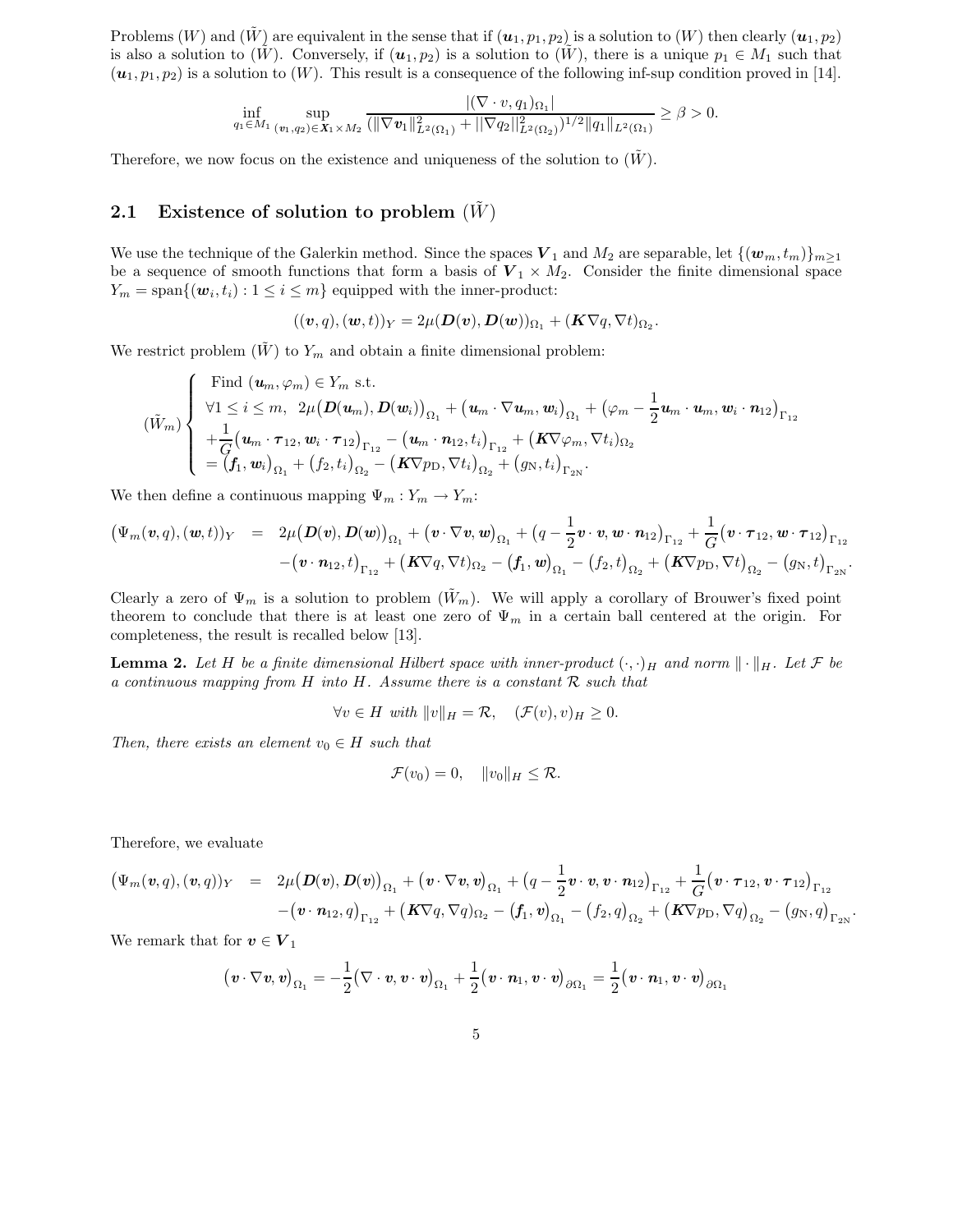Therefore,

$$
\left(\mathbf{v}\cdot\nabla\mathbf{v},\mathbf{v}\right)_{\Omega_1}+\left(q-\frac{1}{2}\mathbf{v}\cdot\mathbf{v},\mathbf{v}\cdot\mathbf{n}_{12}\right)_{\Gamma_{12}}-\left(\mathbf{v}\cdot\mathbf{n}_{12},q\right)_{\Gamma_{12}}=0,
$$

because  $v = 0$  on  $\Gamma_1$ . We are left with

$$
\begin{array}{rcl}\n(\Psi_m(\mathbf{v},q),(\mathbf{v},q))_Y &=& 2\mu \|D(\mathbf{v})\|_{L^2(\Omega_1)}^2 + \frac{1}{G} \|\mathbf{v} \cdot \boldsymbol{\tau}_{12}\|_{L^2(\Gamma_{12}}^2 + \|\boldsymbol{K}^{1/2} \nabla q\|_{L^2(\Omega_2)}^2 \\
&- (\boldsymbol{f}_1, \mathbf{v})_{\Omega_1} - (\boldsymbol{f}_2, q)_{\Omega_2} + (\boldsymbol{K} \nabla p_\text{D}, \nabla q)_{\Omega_2} - (\boldsymbol{g}_\text{N}, q)_{\Gamma_{2N}}.\n\end{array} \tag{31}
$$

We now bound the terms in the second line of  $(31)$ . Using  $(16)$ ,  $(18)$ ,  $(19)$  and  $(17)$ , we obtain

$$
(f_1, v)_{\Omega_1} \leq ||f_1||_{L^2(\Omega_1)} ||v||_{L^2(\Omega_1)} \leq \mathcal{P}_1 C_1 ||D(v)||_{L^2(\Omega_1)} ||f_1||_{L^2(\Omega_1)} \leq \frac{\mu}{2} ||D(v)||^2_{L^2(\Omega_1)} + \frac{\mathcal{P}_1^2 C_1^2}{2\mu} ||f_1||^2_{L^2(\Omega_1)}.
$$
\n(32)

Similarly, using  $(16)$ ,  $(21)$ ,  $(23)$  and  $(17)$ , we have

$$
(f_2, q)_{\Omega_2} \leq \frac{1}{4} ||\mathbf{K}^{1/2} \nabla q||_{L^2(\Omega_2)}^2 + \frac{1}{\lambda_{\min}} \mathcal{P}_2^2 ||f_2||_{L^2(\Omega_2)}^2.
$$

Using the bounds  $(15)$ ,  $(16)$  and  $(23)$ , we have

$$
\left(\boldsymbol{K} \nabla p_{\rm D}, \nabla q\right)_{\Omega_2} \leq \frac{1}{4} ||\boldsymbol{K}^{1/2} \nabla q||_{L^2(\Omega_2)}^2 + C_0^2 \lambda_{\max} ||g_{\rm D}||_{H^{1/2}(\Gamma_{2\rm D})}^2
$$

Finally, using  $(16)$ ,  $(22)$ ,  $(23)$  and  $(17)$ , we obtain

$$
(g_N, q)_{\Gamma_{2N}} \leq \frac{1}{4} ||\mathbf{K}^{1/2} \nabla q||_{L^2(\Omega_2)}^2 + \frac{C_3^2}{\lambda_{\min}} ||g_N||_{L^2(\Gamma_{2N})}^2
$$

Therefore

$$
\begin{aligned} \left(\Psi_m(\textbf{\textit{v}},q),( \textbf{\textit{v}},q)\right)_Y &\geq \frac{1}{4} \bigg( 2 \mu ||\textbf{\textit{D}}(\textbf{\textit{v}})||_{L^2(\Omega_1)}^2 + ||\textbf{\textit{K}}^{1/2} \nabla q||_{L^2(\Omega_2)}^2 \bigg) - \bigg( \frac{\mathcal{P}_1^2 C_1^2}{2 \mu} ||\textbf{\textit{f}}_1||_{L^2(\Omega_1)}^2 + \frac{\mathcal{P}_2^2}{\lambda_{\min}} ||f_2||_{L^2(\Omega_2)}^2 \\ &+ C_0^2 \lambda_{\max} ||g_D||_{H^{1/2}(\Gamma_{2D})}^2 + \frac{C_3^2}{\lambda_{\min}} ||g_N||_{L^2(\Gamma_{2N})}^2 \bigg), \end{aligned}
$$

 $\mathrm{so}\big(\Psi_m(\boldsymbol{v},q),(\boldsymbol{v},q)\big)_Y\geq 0\,\,\text{provided}\,\, \|( \boldsymbol{v},q)\|_Y= ((\boldsymbol{v},q),(\boldsymbol{v},q))^{1/2}_Y=\mathcal{R}_0\,\,\text{with}\,\,$ 

$$
\mathcal{R}_0 = 2 \bigg( \frac{\mathcal{P}_1^2 C_1^2}{2\mu} ||f_1||_{L^2(\Omega_1)}^2 + \frac{\mathcal{P}_2^2}{\lambda_{\min}} ||f_2||_{L^2(\Omega_2)}^2 + C_0^2 \lambda_{\max} ||g_D||_{H^{1/2}(\Gamma_{2D})}^2 + \frac{C_3^2}{\lambda_{\min}} ||g_N||_{L^2(\Gamma_{2N})}^2 \bigg)^{1/2}.
$$

Therefore, for any m, there is a solution  $(\mathbf{u}_m, \varphi_m)$  of problem  $(\tilde{W}_m)$  satisfying:

$$
||(\boldsymbol{u}_m,\varphi_m)||_Y\leq \mathcal{R}_0.
$$

We have thus constructed a bounded sequence in the Hilbert space  $V_1 \times M_2$ . Therefore, there exists a subsequence, still denoted by  $\{(u_m, \varphi_m)\}_m$ , that converges weakly to an element  $(u, \varphi) \in V_1 \times M_2$ . Using a standard argument and Sobolev imbeddings, we can pass to the limit in the equation of problem  $(\tilde{W}_m)$  as m tends to infinity. Denoting  $p = \varphi + p_D$ , we then obtain that  $(u, p)$  is a solution to problem  $(\tilde{W})$ . Using the same argument as above, we can show that any solution  $(u, \varphi)$  to problem  $(\tilde{W})$  is bounded:

$$
2\mu \|D(\boldsymbol{u})\|_{L^2(\Omega_1)}^2 + \|\boldsymbol{K}^{1/2}\nabla\varphi\|_{L^2(\Omega_2)}^2 \le \mathcal{R}_0^2. \tag{33}
$$

This yields the bound:

$$
2\mu \| \mathbf{D}(\mathbf{u}) \|_{L^2(\Omega_1)}^2 + \| \mathbf{K}^{1/2} \nabla p \|_{L^2(\Omega_2)}^2 \leq \mathcal{R}_1^2, \tag{34}
$$

where

$$
\mathcal{R}_1^2 = \mathcal{R}_0^2 + 2\|\mathbf{K}^{1/2}\nabla p_{\text{D}}\|_{L^2(\Omega_2)}^2.
$$
\n(35)

.

.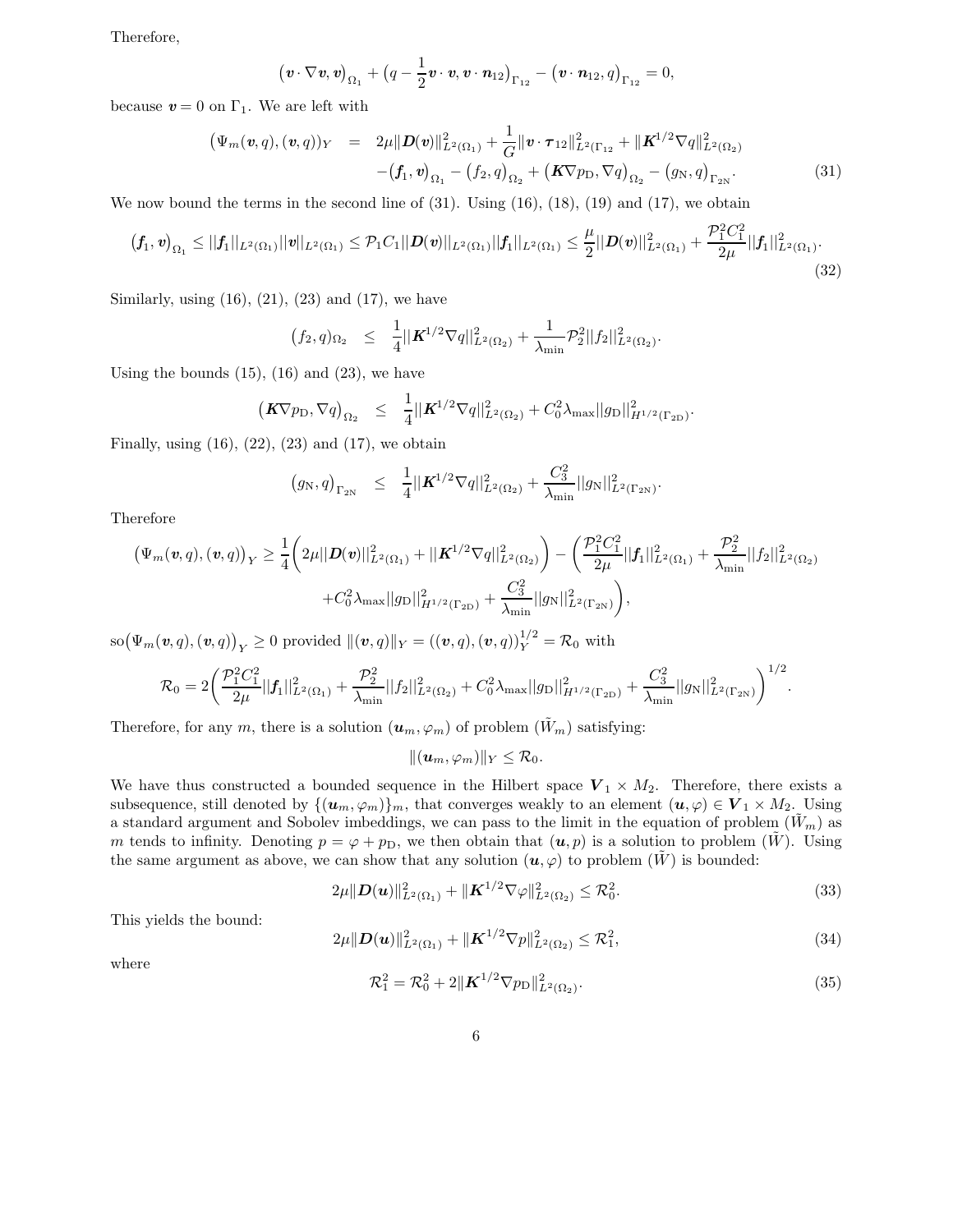### 2.2 Uniqueness of solution to problem  $(W)$

Lemma 3. Assume that the data satisfies:

$$
\frac{8\mu^3}{C_1^6(\mathcal{P}_4^2 + \frac{3}{2}C_4^2C_2)^2} > \frac{2\mathcal{P}_1^2C_1^2}{\mu}||\mathbf{f}_1||_{L^2(\Omega_1)}^2 + \frac{4\mathcal{P}_2^2}{\lambda_{\min}}||f_2||_{L^2(\Omega_2)}^2 + 4C_0^2\lambda_{\max}||g_D||_{H^{1/2}(\Gamma_{2D})}^2 + \frac{4C_3^2}{\lambda_{\min}}||g_N||_{L^2(\Gamma_{2N})}^2 + 2||\mathbf{K}^{1/2}\nabla p_D||_{L^2(\Omega_2)}^2.
$$

Then problem  $(\tilde{W})$  has a unique weak solution.

Proof. The proof is very similar to the proof of Theorem 2.4 in [14]. We repeat it here for completeness. Assume that  $(u_1^1, p_2^1)$  and  $(u_1^2, p_2^2)$  are two solutions of problem  $(\tilde{W})$ . Their difference, say  $(w_1, z_2)$ , belongs to the space  $V_1 \times M_2$  and satisfies:

$$
\forall (\boldsymbol{v}_1, q_2) \in \boldsymbol{V}_1 \times M_2, \quad 2\mu(\boldsymbol{D}(\boldsymbol{w}_1), \boldsymbol{D}(\boldsymbol{v}_1))_{\Omega_1} + (\boldsymbol{K}\nabla z_2, \nabla q_2)_{\Omega_2} + (\boldsymbol{w}_1 \cdot \nabla \boldsymbol{u}_1^1, \boldsymbol{v}_1)_{\Omega_1} + (\boldsymbol{u}_1^2 \cdot \nabla \boldsymbol{w}_1, \boldsymbol{v}_1)_{\Omega_1} + \frac{1}{G}(\boldsymbol{w}_1 \cdot \boldsymbol{\tau}_{12}, \boldsymbol{v}_1 \cdot \boldsymbol{\tau}_{12})_{\Gamma_{12}} + (z_2 - \frac{1}{2}(\boldsymbol{w}_1 \cdot \boldsymbol{u}_1^1), \boldsymbol{v}_1 \cdot \boldsymbol{n}_{12})_{\Gamma_{12}} - (\boldsymbol{w}_1 \cdot \boldsymbol{n}_{12}, q_2)_{\Gamma_{12}} - \frac{1}{2}(\boldsymbol{u}_1^2 \cdot \boldsymbol{w}_1, \boldsymbol{v}_1 \cdot \boldsymbol{n}_{12})_{\Gamma_{12}} = 0.
$$

By choosing  $(v_1, q_2) = (w_1, z_2) \in V_1 \times M_2$  and applying Green's formula and the boundary condition on the functions of  $X_1$ , this equation becomes

$$
2\mu \|D(\mathbf{w}_1)\|_{L^2(\Omega_1)}^2 + \|\mathbf{K}^{1/2}\nabla z_2\|_{L^2(\Omega_2)}^2 + \frac{1}{G} \|\mathbf{w}_1 \cdot \boldsymbol{\tau}_{12}\|_{L^2(\Gamma_{12})}^2 + (\mathbf{w}_1 \cdot \nabla \mathbf{u}_1^1, \mathbf{w}_1)_{\Omega_1} + \frac{1}{2} ((\mathbf{w}_1 \cdot \mathbf{w}_1, \mathbf{u}_1^2 \cdot \mathbf{n}_{12})_{\Gamma_{12}} - (\mathbf{w}_1 \cdot (\mathbf{u}_1^1 + \mathbf{u}_1^2), \mathbf{w}_1 \cdot \mathbf{n}_{12})_{\Gamma_{12}}) = 0.
$$
\n(36)

.

 $\Box$ 

Applying (18) and (19), the first non-linear term in the second line of (36) is bounded above by

$$
\|\boldsymbol{w}_1\|_{L^4(\Omega_1)}^2 \|\nabla \boldsymbol{u}_1^1\|_{L^2(\Omega_1)} \leq C_1^3 \mathcal{P}_4^2 \frac{1}{\sqrt{\mu}} \|\boldsymbol{D}(\boldsymbol{w}_1)\|_{L^2(\Omega_1)}^2 \left(\sqrt{\mu} \|\boldsymbol{D}(\boldsymbol{u}_1^1)\|_{L^2(\Omega_1)}\right)
$$

Similarly, applying formulas  $(18)–(20)$ , the second term in the second line of  $(36)$  is bounded above by

$$
\frac{1}{2} ||w_1||^2_{L^4(\Gamma_{12})} (||u_1^1||_{L^2(\Gamma_{12})} + 2||u_1^2||_{L^2(\Gamma_{12})})
$$
\n
$$
\leq \frac{1}{2} C_4^2 C_2 C_1^3 \frac{1}{\sqrt{\mu}} ||D(w_1)||^2_{L^2(\Omega_1)} (\sqrt{\mu} ||D(u_1^1)||_{L^2(\Omega_1)} + 2\sqrt{\mu} ||D(u_1^2)||_{L^2(\Omega_1)}).
$$

Hence, using the a priori estimate (34), the second line in (36) is bounded above by

$$
\frac{C_1^3}{\sqrt{2\mu}} \left(\mathcal{P}_4^2 + \frac{3}{2} C_4^2 C_2\right) \mathcal{R}_1 \| \boldsymbol{D}(\boldsymbol{w}_1) \|_{L^2(\Omega_1)}^2 \,.
$$

Thus if

$$
(2\mu)^{3/2} > C_1^3 \left(\mathcal{P}_4^2 + \frac{3}{2}C_4^2 C_2\right) \mathcal{R}_1,
$$

then  $(\mathbf{w}_1, z_2) = (\mathbf{0}, 0).$ 

A straightforward consequence due to Lemma 1 is the existence and uniqueness of a solution to problem (W).

In the next section, we propose a numerical scheme for solving  $(1)-(12)$  that couples the continuous finite element method with the discontinuous Galerkin method.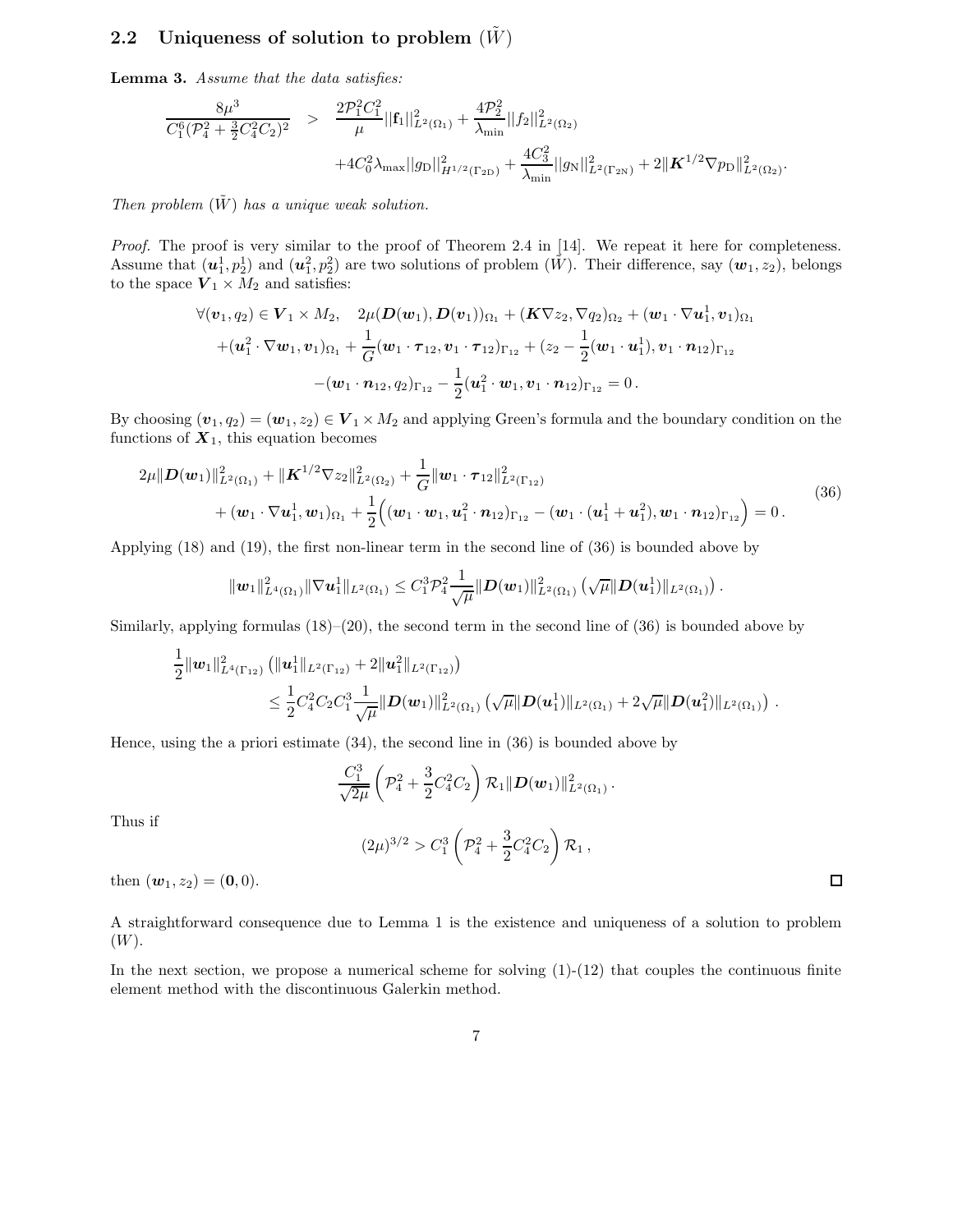### 3 A Multinumerics Scheme

Let  $\mathcal{E}_1^h$  be a conforming triangulation of  $\Omega_1$  and let  $\mathcal{E}_2^h$  be a general subdivision of  $\Omega_2$  consisting of triangular elements. The mesh  $\mathcal{E}_2^h$  may contain hanging nodes. As usual, the parameter h denotes the maximum diameter of the elements. We assume that the resulting mesh  $\mathcal{E}^h = \mathcal{E}^h_1 \cup \mathcal{E}^h_2$  is regular [6]. In addition, we assume that the vertices of the polygonal line  $\Gamma_{12}$  are vertices in the mesh  $\mathcal{E}^h$ . However, the meshes  $\mathcal{E}^h_1$  and  $\mathcal{E}_2^h$  do not have to match on the interface  $\Gamma_{12}$ . In our numerical scheme, we propose to approximate the Navier-Stokes velocity and pressure in conforming finite element spaces  $X_1^h \subset X_1$  and  $M_1^h \subset M_1$  satisfying the discrete inf-sup condition with  $\beta_*$  independent of h:

$$
\inf_{q_1 \in M_1^h} \sup_{\mathbf{v}_1 \in \mathbf{X}_1^h} \frac{|(\nabla \cdot \mathbf{v}_1, q_1)_{\Omega_1}|}{\|\nabla \mathbf{v}_1\|_{L^2(\Omega_1)} \|q_1\|_{L^2(\Omega_1)}} \ge \beta_* > 0.
$$
\n(37)

Examples of such conforming finite elements are the Crouzeix-Raviart elements [7], the mini elements [3] and the Taylor-Hood elements [17]. We also propose to approximate the Darcy pressure in totally discontinuous finite element spaces. In order to define the discontinuous Galerkin method, we introduce further notation. We denote by  $\Gamma_h^2$  the set of interior edges in  $\Omega_2$ . To each edge e of  $\mathcal{E}_2^h$  we associate once and for all a unit normal vector  $n_e$ . For  $e \in \Gamma_{12}$ , we set  $n_e = n_{12}$ , i.e.  $n_e$  is the exterior normal to  $\Omega_1$ . If  $n_e$  points from the element  $E^1$  to the element  $E^2$ , the jump [] and average  $\{\}$  of a function  $\varphi$  are given by:

$$
[\varphi] = \varphi|_{E^1} - \varphi|_{E^2}, \quad {\varphi} = \frac{1}{2}\varphi|_{E^1} + \frac{1}{2}\varphi|_{E^2}.
$$

For an integer  $k_2 \geq 1$ , we define

$$
M_2^h = \{ q_2 \in L^2(\Omega_2) \, ; \, q_2|_{\Gamma_{2D}} = 0 \quad \text{and} \quad \forall E \in \mathcal{E}_2^h, \quad q_2|_E \in I\!\!P_{k_2}(E) \},
$$

equipped with the usual DG norm:

$$
\forall q_2 \in M_2^h, \quad |||q_2|||_{\Omega_2} = \left(\sum_{E \in \mathcal{E}_2^h} ||\mathbf{K}^{1/2} \nabla q_2||_{L^2(E)}^2 + \sum_{e \in \Gamma_2^h} \frac{1}{|e|} ||[q_2]||_{L^2(e)}^2\right)^{1/2}.
$$
 (38)

**Lemma 4.** Assume that  $p_D \in H^{k_2+1}(\Omega_2)$  is the lift defined in (13)-(15). Then, there exists  $P_D \in M_2^h$  and a constant C independent of h satisfying:

$$
P_{\rm D} = 0, \quad on \quad \Gamma_{12}, \tag{39}
$$

$$
|||p_{\mathcal{D}} - P_{\mathcal{D}}|||_{\Omega_2} \le C h^{k_2} ||p_{\mathcal{D}}||_{H^{k_2+1}(\Omega_2)}.
$$
\n(40)

In the rest of the text, we denote by C a generic constant independent of h and  $\mu$ , that takes different values at different places. Next, we define several bilinear forms:  $a_{\text{NS}}, b_{\text{NS}}, c_{\text{NS}}$  are the discretizations of the viscous term, pressure term and nonlinear term respectively in the Navier-Stokes equations;  $a<sub>D</sub>$  is the discretization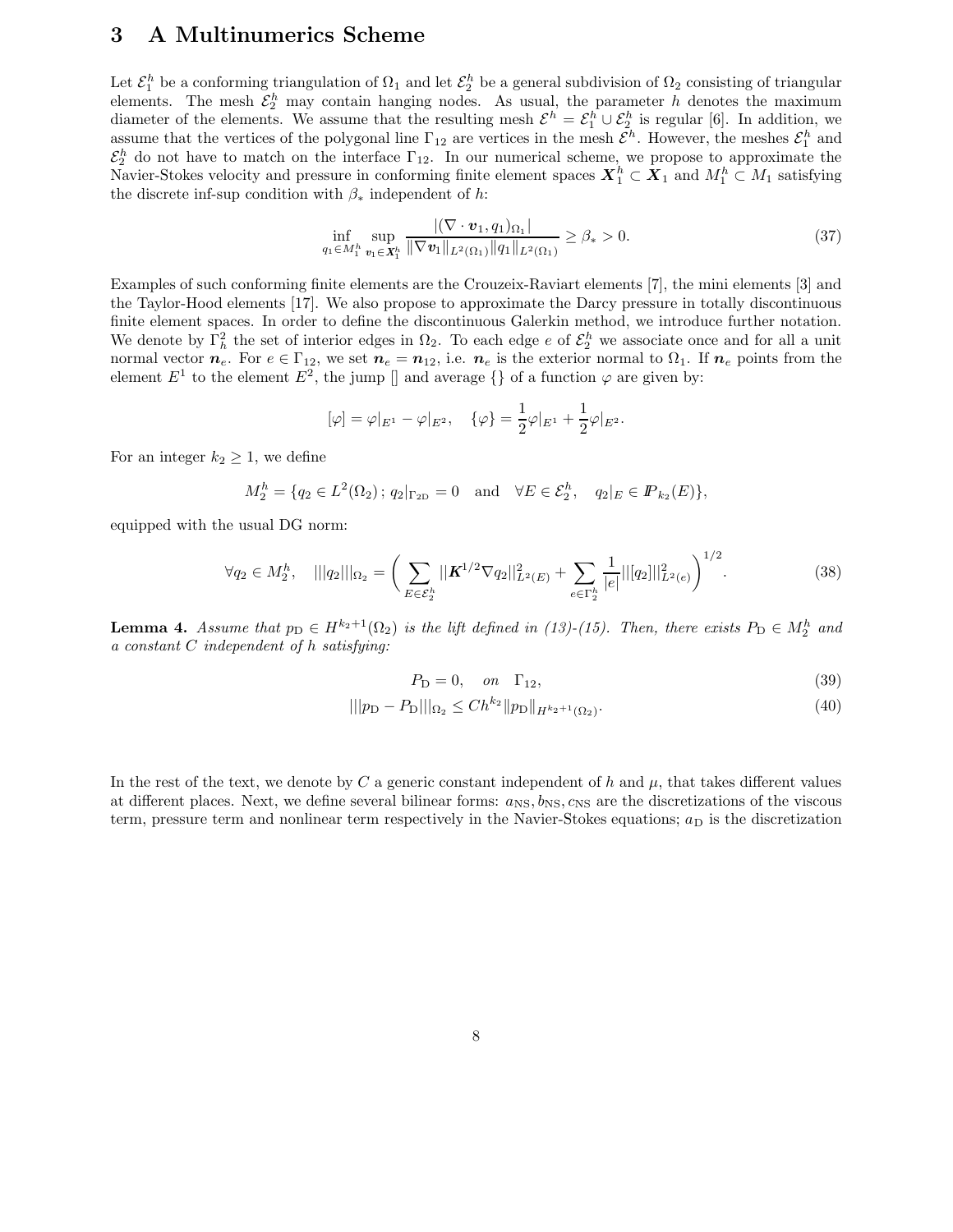of the diffusion term in the Darcy equations; and  $\gamma$  is the form containing terms related to the interface  $\Gamma_{12}$ .

$$
\forall v_1, w_1 \in X_1^h, a_{NS}(v_1, w_1) = 2\mu(D(v_1), D(w_1))_{\Omega_1},
$$
  
\n
$$
\forall v_1 \in X_1^h, \forall q_1 \in M_1^h, b_{NS}(v_1, q_1) = -(q_1, \nabla \cdot v_1)_{\Omega_1},
$$
  
\n
$$
\forall z_1, v_1, w_1 \in X_1^h, c_{NS}(z_1, v_1, w_1) = \frac{1}{2}(z_1 \cdot \nabla v_1, w_1)_{\Omega_1} - \frac{1}{2}(z_1 \cdot \nabla w_1, v_1)_{\Omega_1} + \frac{1}{2}(z_1 \cdot n_{12}, v_1 \cdot w_1)_{\Gamma_{12}},
$$
  
\n
$$
\forall q_2, t_2 \in M_2^h, a_{D}(q_2, t_2) = \sum_{E \in \mathcal{E}_2^h} (K\nabla q_2, \nabla t_2)_{E} - \sum_{e \in \Gamma_2^h} ((K\nabla q_2 \cdot n_e)_{t_2})_{e}
$$
  
\n
$$
+ \epsilon \sum_{e \in \Gamma_2^h} ((K\nabla t_2 \cdot n_e), [q_2])_{e} + \sum_{e \in \Gamma_2^h} \frac{\sigma_e}{|e|} ([q_2], [t_2])_{e}
$$
  
\n
$$
\forall v_1, w_1 \in X_1^h, \quad \forall q_2, t_2 \in M_2^h, \quad \gamma(v_1, q_2; w_1, t_2) = (q_2, w_1 \cdot n_{12})_{\Gamma_{12}} - \frac{1}{2}(v_1 \cdot v_1, w_1 \cdot n_{12})_{\Gamma_{12}} + \frac{1}{G}(v_1 \cdot r_{12}, w_1 \cdot r_{12})_{\Gamma_{12}} - (v_1 \cdot n_{12}, t_2)_{\Gamma_{12}}.
$$

In the definition of  $a_D$  the parameter  $\epsilon$  yields a symmetric bilinear form if  $\epsilon = -1$  and a non-symmetric bilinear form if  $\epsilon = 0$  or  $\epsilon = 1$ . The parameter  $\sigma_e$  is a penalty parameter that varies with respect to the edge in  $\mathcal{E}_2^h$ . We recall that  $a_D$  is coercive [27, 15]. There exists a constant  $\kappa > 0$  independent of h such that:

$$
\forall q_2 \in M_2^h, \quad \kappa |||q_2||^2_{\Omega_2} \le a_D(q_2, q_2). \tag{41}
$$

It has been shown that if  $\epsilon \in \{-1, 0\}$ , property (41) is valid if the penalty parameter is large enough. From [12], the lower bound for the penalty parameter is:

$$
\forall e = \partial E_e^1 \cap \partial E_e^2, \quad \sigma_e \ge \frac{3\lambda_{\max}^2}{2\lambda_{\min}} k_2 (k_2 + 1) (\cot \theta_{E_e^1} + \cot \theta_{E_e^2}),
$$

where  $\theta_{E_e^i}$  denotes the smallest angle in the triangle  $E_e^i$ . We also define the form L:

$$
\forall \mathbf{v}_1 \in \mathbf{X}_1^h, \quad \forall q_2 \in M_2^h, \quad L(\mathbf{v}_1, q_2) = (f_1, \mathbf{v}_1)_{\Omega_1} + (f_2, q_2)_{\Omega_2} + (g_N, q_2)_{\Gamma_{2N}} - \sum_{E \in \mathcal{E}_2^h} (\mathbf{K} \nabla p_\mathcal{D}, \nabla q_2)_E + \sum_{e \in \Gamma_2^h} (\{\mathbf{K} \nabla p_\mathcal{D} \cdot \mathbf{n}_e\}, [q_2])_e.
$$

We can now introduce our numerical scheme: find  $U_1 \in X_1^h$ ,  $P_1 \in M_1^h$ ,  $P_2 = \Phi_2 + P_{\text{D}}$  with  $\Phi_2 \in M_2^h$ , such that for all  $v_1 \in X_1^h, q_2 \in M_2^h, q_1 \in M_1^h$ :

$$
a_{\rm NS}(U_1, v_1) + b_{\rm NS}(v_1, P_1) + c_{\rm NS}(U_1; U_1, v_1) + a_{\rm D}(\Phi_2, q_2) + \gamma(U_1, \Phi_2; v_1, q_2) = L(v_1, q_2), \qquad (42)
$$

$$
b_{\rm NS}(U_1, q_1) = 0.\t\t(43)
$$

We end this section by giving important properties of the discrete spaces and the continuity property of the bilinear form  $c_{\text{NS}}$ .

Approximation properties. Assume that  $(\mathbf{v}_1, p_1, p_2) \in \mathbf{X}_1 \times M_1 \times M_2$  is smooth enough, i.e.  $\mathbf{v}_1 \in H^{k_1+1}(\Omega_1)$ ,  $p_1 \in H^{k_1}(\Omega_1)$  and  $p_2 \in H^{k_2+1}(\Omega_2)$  for integers  $k_1, k_2$ . Then, there exists an approximation  $(\tilde{\boldsymbol{v}}_1, \tilde{p}_1, \tilde{p}_2) \in$  $\boldsymbol{X}_1^h \times M_1^h \times M_2^h$  such that

$$
\|\nabla(\mathbf{v}_1 - \tilde{\mathbf{v}}_1)\|_{L^2(\Omega_1)} \le Ch^{k_1} \|\mathbf{v}_1\|_{H^{k_1+1}(\Omega_1)},
$$
\n(44)

$$
\forall q_1 \in M_1^h, \quad (\nabla \cdot (\boldsymbol{v}_1 - \tilde{\boldsymbol{v}}_1), q_1)_{\Omega_1} = 0,
$$
\n
$$
(45)
$$

$$
||p_1 - \tilde{p}_1||_{L^2(\Omega_1)} \le Ch^{k_1} ||p_1||_{H^{k_1}(\Omega_1)},
$$
\n(46)

$$
i = 0, 1, \quad \|\nabla^i (p_2 - \tilde{p}_2)\|_{L^2(\Omega_2)} \le C h^{k_2 + 1 - i} \|p_2\|_{H^{k_2 + 1}(\Omega_2)}.
$$
\n
$$
(47)
$$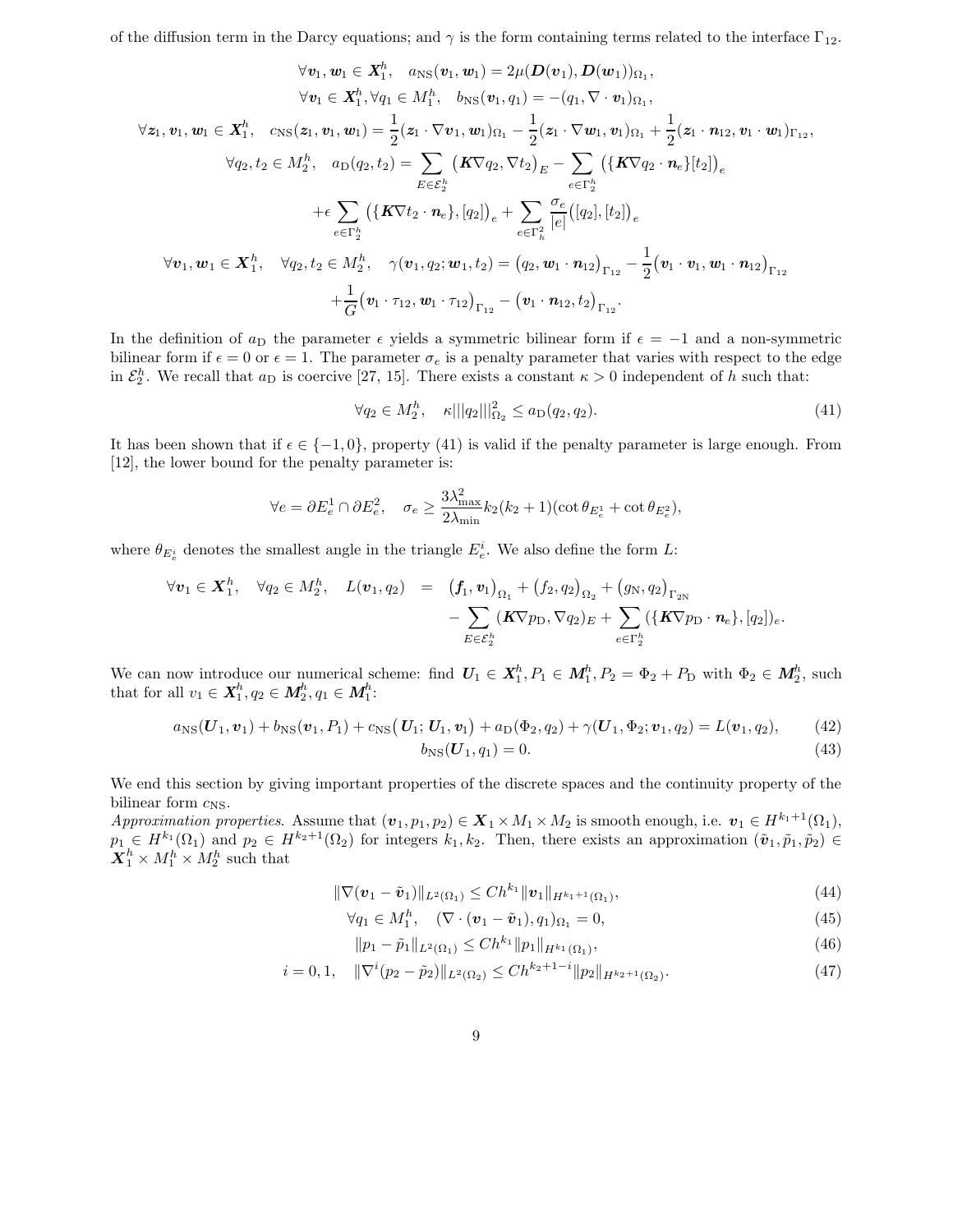It is easy to check that (47) implies

$$
\| |p_2 - \tilde{p}_2| \|_{\Omega_2} \le C h^{k_2} \| p_2 \|_{H^{k_2 + 1}(\Omega_2)}.
$$
\n(48)

 $L^2$  bound. There exists a constant  $C_5 > 0$  independent of h such that

$$
\forall q_2 \in M_2^h, \quad ||q_2||_{L^2(\Omega_2)} \le C_5 |||q_2||_{\Omega_2}.
$$
\n(49)

Trace theorem. There exists a constant  $C_6 > 0$  independent of h such that

$$
\forall q_2 \in M_2^h, \quad ||q_2||_{L^2(\Gamma_{12})} \le C_6 ||q_2||_{\Omega_2},\tag{50}
$$

The proof of (49) is given in Lemma 6.2 of [15] and the proof of (50) is given in Theorem 4.4 of [14]. We next show that the form  $c_{\rm NS}$  is continuous.

**Lemma 5.** There exists a constant  $C_7$  such that

$$
\forall z_1, v_1, w_1 \in X_1, \quad c_{\text{NS}}(z_1; v_1, w_1) \leq C_7 \|D(z_1)\|_{L^2(\Omega_1)} \|D(v_1)\|_{L^2(\Omega_1)} \|D(w_1)\|_{L^2(\Omega_1)}.
$$
 (51)

An expression for the constant  $C_7$  is

$$
C_7 = C_1^3(\mathcal{P}_4^2 + \frac{1}{2}C_2C_4^2).
$$

Proof. Using (16), we have

$$
c_{\rm NS}(z_1; \mathbf{v}_1, \mathbf{w}_1) = \frac{1}{2} (z_1 \cdot \nabla \mathbf{v}_1, \mathbf{w}_1)_{\Omega_1} - \frac{1}{2} (z_1 \cdot \nabla \mathbf{w}_1, \mathbf{v}_1)_{\Omega_1} + \frac{1}{2} (z_1 \cdot \mathbf{n}_{12}, \mathbf{v}_1 \cdot \mathbf{w}_1)_{\Gamma_{12}} \leq \frac{1}{2} ||z_1||_{L^4(\Omega_1)} (||\nabla \mathbf{v}_1||_{L^2(\Omega_1)} ||\mathbf{w}_1||_{L^4(\Omega_1)} + ||\nabla \mathbf{w}_1||_{L^2(\Omega_1)} ||\mathbf{v}_1||_{L^4(\Omega_1)}) + \frac{1}{2} ||z_1||_{L^2(\Gamma_{12})} ||\mathbf{v}_1||_{L^4(\Gamma_{12})} ||\mathbf{w}_1||_{L^4(\Gamma_{12})}.
$$

Using  $(18)$ ,  $(20)$  and  $(19)$  we have

$$
c_{\rm NS}(z_1; v_1, w_1) \leq (\mathcal{P}_4^2 + \frac{1}{2} C_2 C_4^2) \|\nabla z_1\|_{L^2(\Omega_1)} \|\nabla v_1\|_{L^2(\Omega_1)} \|\nabla w_1\|_{L^2(\Omega_1)}
$$
  

$$
\leq C_1^3(\mathcal{P}_4^2 + \frac{1}{2} C_2 C_4^2) \|D(z_1)\|_{L^2(\Omega_1)} \|D(v_1)\|_{L^2(\Omega_1)} \|D(w_1)\|_{L^2(\Omega_1)}.
$$

3.1 Consistency

Let  $(u_1, p_1, p_2)$  be the solution to (1)-(12) that is smooth enough. Define  $\varphi_2 = p_2 - p_D$ . Then, we have for all  $v_1 \in X_1^h, q_2 \in M_2^h, q_1 \in M_1^h$ :

$$
a_{\rm NS}(u_1, v_1) + b_{\rm NS}(v_1, p_1) + c_{\rm NS}(u_1; u_1, v_1) + a_{\rm D}(\varphi_2, q_2) + \gamma(u_1, \varphi_2; v_1, q_2) = L(v_1, q_2), \qquad (52)
$$

$$
b_{\rm NS}(\boldsymbol{u}_1, q_1) = 0. \tag{53}
$$

 $\Box$ 

*Proof.* Equation (53) is simply obtained by multiplying (2) by  $q_1 \in M_1^h$  and integrating over  $\Omega_1$ . Next, we multiply (1) by a test function  $v_1 \in X_1^h$ , integrate over  $\Omega_1$  and use Green's theorem. The resulting equation is exactly (24). Finally, we multiply (5) by a test function  $q_2 \in M_2^h$ , integrate over one element E, apply Green's theorem and sum over all elements in  $\mathcal{E}_2^h$ .

$$
\sum_{E \in \mathcal{E}_2^h} (\mathbf{K} \nabla p_2, \nabla q_2)_E - \sum_{e \in \Gamma_2^h} (\{\mathbf{K} \nabla p_2 \cdot \boldsymbol{n}_e\}, [q_2])_e + \sum_{e \in \Gamma_{12}} (\mathbf{K} \nabla p_2 \cdot \boldsymbol{n}_{12}, q_2)_{\Gamma_{12}} = (f_2, q_2)_{\Omega_2} + (g_N, q_2)_{\Gamma_{12}}.
$$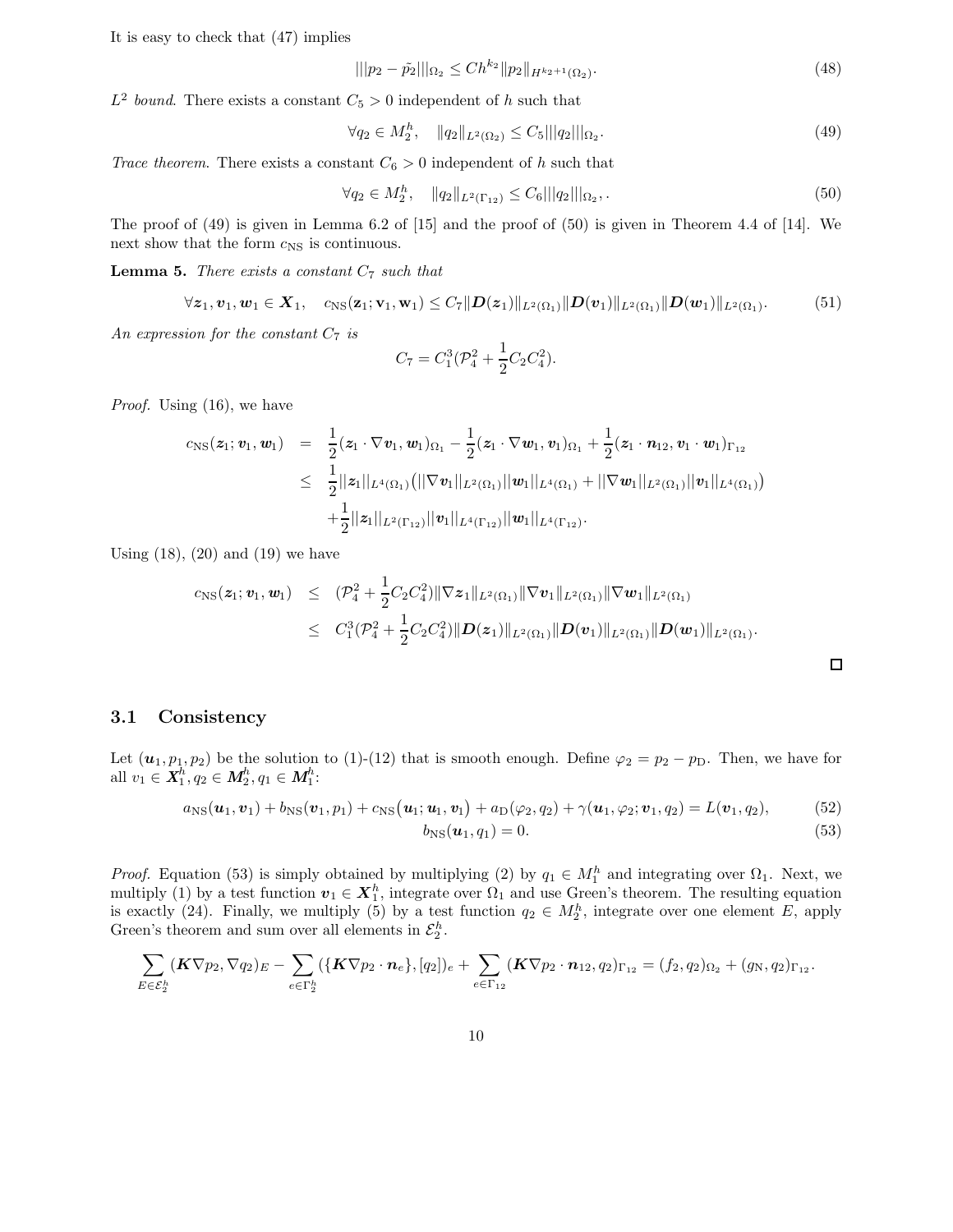Using the splitting  $p_2 = \varphi_2 + p_D$ , we obtain:

$$
\sum_{E \in \mathcal{E}_2^h} (\mathbf{K} \nabla \varphi_2, \nabla q_2)_E - \sum_{e \in \Gamma_2^h} (\{\mathbf{K} \nabla \varphi_2 \cdot \mathbf{n}_e\}, [q_2])_e + \sum_{e \in \Gamma_{12}} (\mathbf{K} \nabla p_2 \cdot \mathbf{n}_{12}, q_2)_{\Gamma_{12}} \tag{54}
$$

$$
= (f_2, q_2)_{\Omega_2} + (g_N, q_2)_{\Gamma_{12}} - \sum_{E \in \mathcal{E}_2^h} (\mathbf{K} \nabla p_D, \nabla q_2)_E + \sum_{e \in \Gamma_2^h} (\{\mathbf{K} \nabla p_D \cdot \mathbf{n}_e\}, [q_2])_e.
$$
 (55)

We then add (24) and (55), and use the fact that  $[\varphi_2]|_e = 0$  in  $L^2(e)$  for all  $e \in \Gamma_2^h$ .

$$
2\mu(\mathbf{D}(\mathbf{u}_{1}), \mathbf{D}(\mathbf{v}_{1}))_{\Omega_{1}} - (p_{1}, \nabla \cdot \mathbf{v}_{1})_{\Omega_{1}} + (\mathbf{u}_{1} \cdot \nabla \mathbf{u}_{1}, \mathbf{v}_{1})_{\Omega_{1}} + \sum_{E \in \mathcal{E}_{2}^{h}} (\mathbf{K} \nabla \varphi_{2}, \nabla q_{2})_{E} - \sum_{e \in \Gamma_{2}^{h}} (\{\mathbf{K} \nabla \varphi_{2} \cdot \mathbf{n}_{e}\}, [q_{2}])_{e} + \epsilon \sum_{e \in \Gamma_{2}^{h}} (\{\mathbf{K} \nabla q_{2} \cdot \mathbf{n}_{e}\}, [\varphi_{2}])_{e} + \sum_{e \in \Gamma_{12}} (\mathbf{K} \nabla p_{2} \cdot \mathbf{n}_{12}, q_{2})_{\Gamma_{12}} + ((-2\mu \mathbf{D}(\mathbf{u}_{1}) + p_{1} \mathbf{I}) \mathbf{n}_{12}, \mathbf{v}_{1})_{\Gamma_{12}} = (\mathbf{f}_{1}, \mathbf{v}_{1})_{\Omega_{1}} + (\mathbf{f}_{2}, q_{2})_{\Omega_{2}} + (g_{N}, q_{2})_{\Gamma_{12}} - \sum_{E \in \mathcal{E}_{2}^{h}} (\mathbf{K} \nabla p_{D}, \nabla q_{2})_{E} + \sum_{e \in \Gamma_{2}^{h}} (\{\mathbf{K} \nabla p_{D} \cdot \mathbf{n}_{e}\}, [q_{2}])_{e}.
$$
 (56)

In this equation, the terms  $\sum_{e \in \Gamma_{12}} (\mathbf{K} \nabla p_2 \cdot \boldsymbol{n}_{12}, q_2)_{\Gamma_{12}} + ((-2\mu \mathbf{D}(\boldsymbol{u}_1) + p_1 \mathbf{I}) \boldsymbol{n}_{12}, \boldsymbol{v}_1)_{\Gamma_{12}}$  are handled exactly as in the proof of Lemma 1. We remark that  $u_1 \in V_1$  and thus we have

$$
(\boldsymbol{u}_1\cdot\nabla \boldsymbol{u}_1,\boldsymbol{v}_1)_{\Omega_1}=-(\boldsymbol{u}_1\cdot\nabla \boldsymbol{v}_1,\boldsymbol{u}_1)_{\Omega_1}+(\boldsymbol{u}_1\cdot\boldsymbol{n}_{12},\boldsymbol{v}_1\cdot\boldsymbol{u}_1)_{\Gamma_{12}},
$$

which yields easily:

$$
(\boldsymbol{u}_1\cdot\nabla\boldsymbol{u}_1,\boldsymbol{v}_1)_{\Omega_1}=c_{\text{NS}}(\boldsymbol{u}_1,\boldsymbol{u}_1,\boldsymbol{v}_1).
$$

Combining this result with (56), we obtain equation (52).

#### 3.2 Existence of solution

We now proceed to show that there exists a unique solution to  $(42)-(43)$ . We define the space of weakly divergence-free functions:

$$
\bm{V}_1^h = \{ \bm{v}_1 \in \bm{X}_1^h : \forall q_1 \in M_1^h, \quad b_{\rm NS}(\bm{v}_1, q_1) = 0 \}.
$$

We note that  $U_1 \in V_1^h$  so that the scheme reduces to:

$$
\forall v_1 \in \mathbf{X}_1^h, \forall q_2 \in \mathbf{M}_2^h, a_{\text{NS}}(\mathbf{U}_1, \mathbf{v}_1) + b_{\text{NS}}(\mathbf{v}_1, P_1) + c_{\text{NS}}(\mathbf{U}_1; \mathbf{U}_1, \mathbf{v}_1) + a_{\text{D}}(P_2, q_2) + \gamma(\mathbf{U}_1, P_2; \mathbf{v}_1, q_2) = L(\mathbf{v}_1, q_2).
$$
\n(57)

Clearly, if  $(U_1, P_1, P_2)$  is a solution to  $(42)-(43)$ , then  $(U_1, P_2)$  is a solution to  $(57)$ . Conversely, assume that  $(U_1, P_2)$  is a solution to (57). Then, the discrete inf-sup (37) implies that there exists a unique  $P_1 \in M_1^h$  such that  $(U_1, P_1, P_2)$  is a solution to (42)-(43). Based on this equivalence between the two problems, it suffices to show that there exists a solution  $(U_1, P_2) \in V_1^h \times M_2^h$  of (57). We will use Lemma 2 and we define the inner-product on  $Y^h = V_1^h \times M_2^h$ :

$$
((\boldsymbol{v}_1,q_2),(\boldsymbol{w}_1,t_2))_{Y^h} = 2\mu(\boldsymbol{D}(\boldsymbol{v}_1),\boldsymbol{D}(\boldsymbol{w}_1))_{\Omega_1} + \sum_{E \in \mathcal{E}_h^2} (\boldsymbol{K} \nabla q_2, \nabla t_2)_E + \sum_{e \in \Gamma_h^2} \frac{1}{|e|} ([q_2], [t_2])_e.
$$
 (58)

Next define  $\Psi^h: Y^h \to Y^h$  such that:

$$
(\Psi^h(\boldsymbol{v}_1,q_2),(\boldsymbol{w}_1,t_2))_{Y^h} = a_{\text{NS}}(\boldsymbol{v}_1,\boldsymbol{w}_1) + c_{\text{NS}}(\boldsymbol{v}_1;\boldsymbol{v}_1,\boldsymbol{w}_1) + a_{\text{D}}(q_2,t_2) + \gamma(\boldsymbol{v}_1,q_2;\boldsymbol{w}_1,t_2) - L(\boldsymbol{w}_1,t_2).
$$

 $\Box$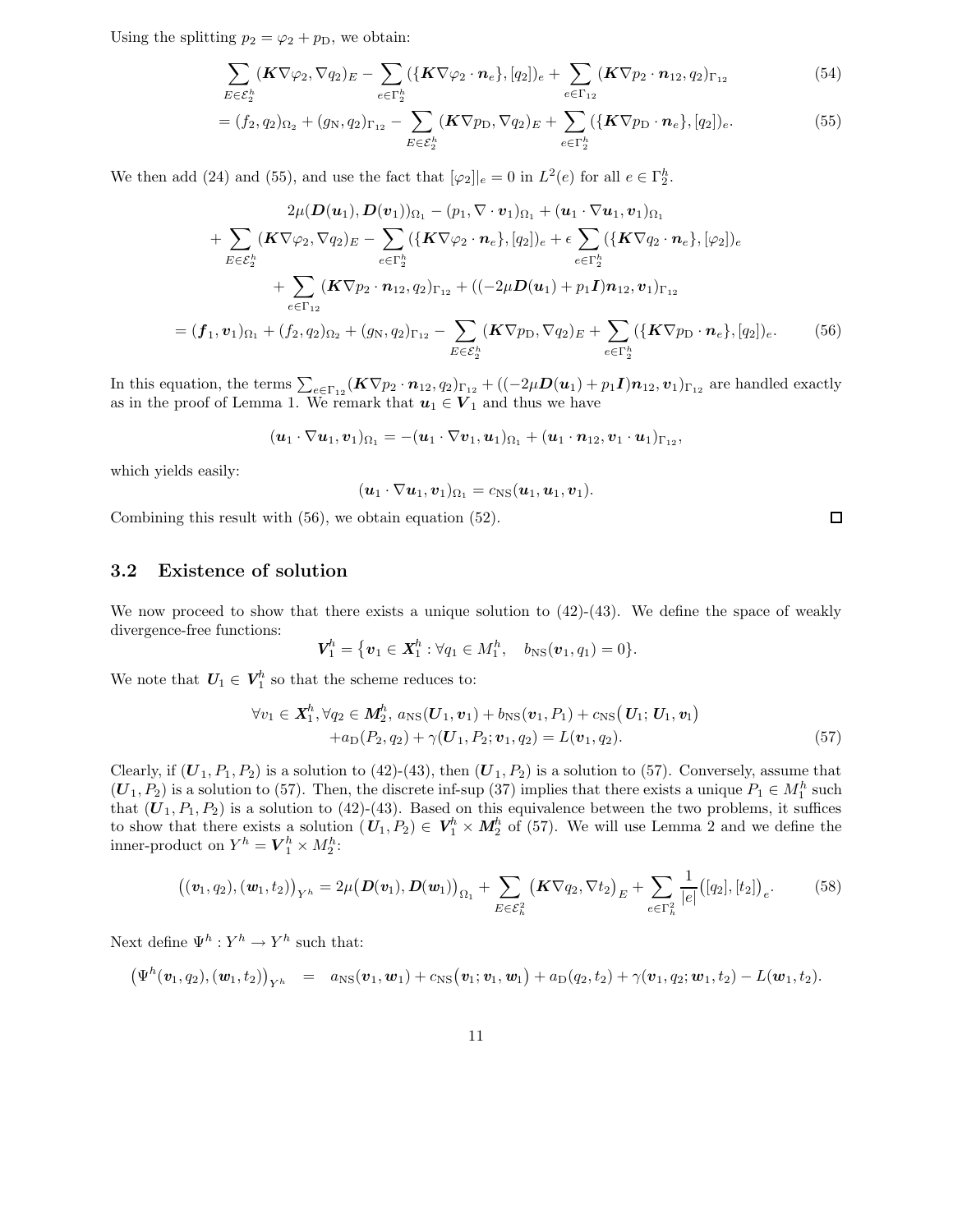Using (41) and the definitions of the bilinear forms, we obtain a lower bound of  $(\Psi^h(\mathbf{v}_1, q_2), (\mathbf{v}_1, q_2))_{Y^h}$ :

$$
\left(\Psi^h(\mathbf{v}_1,q_2),(\mathbf{v}_1,q_2)\right)_{Y^h} \geq 2\mu \|D(\mathbf{v}_1)\|_{L^2(\Omega_1)}^2 + \kappa \|\|q_2\|\|_{\Omega_2}^2 + \frac{1}{G} \|\mathbf{v}_1 \cdot \boldsymbol{\tau}_{12}\|_{L^2(\Gamma_{12})}^2 - L(\mathbf{v}_1,q_2).
$$

From (16), (17) and (49), we have for any  $\delta > 0$ :

$$
(f_2, q_2)_{\Omega_2} \le \frac{\delta}{2} ||q_2||_{\Omega_2}^2 + \frac{C_5^2}{2\delta} ||f_2||_{L^2(\Omega_2)}^2.
$$
\n(59)

Similarly, from (16), (17) and (50), we have for any  $\delta > 0$ :

$$
(g_N, q_2)_{\Gamma_{12}} \le \frac{\delta}{2} |||q_2|||_{\Omega_2}^2 + \frac{C_6^2}{2\delta} ||g_N||_{L^2(\Gamma_{12})}^2. \tag{60}
$$

Using a trace theorem [24], (16), (17) and (23), we have for any  $\delta > 0$ :

$$
\left|-\sum_{E\in\mathcal{E}_2^h}(\mathbf{K}\nabla p_{\rm D}, \nabla q_2)_{E}+\sum_{e\in\Gamma_2^h}(\{\mathbf{K}\nabla p_{\rm D}\cdot\mathbf{n}_e\}, [q_2])_e\right|\leq \delta|||q_2|||_{\Omega_2}^2+\frac{\lambda_{\max}}{2\delta}||p_{\rm D}||_{H^1(\Omega_2)}^2+\frac{C_t^2}{2\delta}\sum_{E\in\mathcal{E}_2^h}||p_{\rm D}||_{H^2(E)}^2. (61)
$$

Combining the bounds  $(59)$ ,  $(60)$ ,  $(61)$  and  $(32)$ , we obtain:

$$
\left(\Psi^h(v_1, q_2), (v_1, q_2)\right)_{Y^h} \geq \frac{3\mu}{2} \|D(v_1)\|_{L^2(\Omega_1)}^2 + \frac{\kappa}{2} \|\|q_2\|\|_{\Omega_2}^2 + \frac{1}{G} \|v_1 \cdot \tau_{12}\|_{L^2(\Gamma_{12})}^2
$$

$$
-\left(\frac{\mathcal{P}_1^2 C_1^2}{2\mu} \|f_1\|_{L^2(\Omega_1)}^2 + \frac{2C_5^2}{\kappa} \|f_2\|_{L^2(\Omega_2)}^2 + \frac{2C_6^2}{\kappa} \|g_N\|_{L^2(\Gamma_{2N})}^2 + \frac{2\lambda_{\max}}{\kappa} \|p_D\|_{H^1(\Omega_1)}^2 + \frac{2C_t^2}{\kappa} \sum_{E \in \mathcal{E}_2^h} \|p_D\|_{H^2(E)}^2\right).
$$

Therefore,  $(\Psi^h(\boldsymbol{v}_1, q_2), (\boldsymbol{v}_1, q_2))_{Y^h} \ge 0$  provided that  $||(\boldsymbol{v}_1, q_2)||_{Y^h} = \mathcal{R}_2$  with

$$
\mathcal{R}_2 = (\max(\frac{3}{4}, \frac{\kappa}{2}))^{1/2} \left(\frac{\mathcal{P}_1^2 C_1^2}{2\mu} \|\mathbf{f}_1\|_{L^2(\Omega_1)}^2 + \frac{2C_5^2}{\kappa} \|f_2\|_{L^2(\Omega_2)}^2 + \frac{2C_6^2}{\kappa} \|g_N\|_{L^2(\Gamma_{2N})}^2 + \frac{2\lambda_{\max}}{\kappa} \|p_D\|_{H^1(\Omega_1)}^2 + \frac{2C_t^2}{\kappa} \sum_{E \in \mathcal{E}_2^h} \|p_D\|_{H^2(E)}^2\right)^{1/2}
$$
\n
$$
(62)
$$

This concludes the proof of existence of a solution  $(U_1, P_2)$  of (57). The same argument can be used to show that any solution  $(U_1, P_2)$  of  $(57)$  is bounded as follows:

$$
2\mu \|D(U_1)\|_{L^2(\Omega_1)}^2 + |||P_2|||_{\Omega_2}^2 \leq \mathcal{R}_2^2. \tag{63}
$$

.

#### 3.3 Uniqueness of Solution

**Theorem 6.** Let  $\mathcal{R}_2$  be defined by (62). Under the condition

$$
\mu^{3/2} > \frac{C_1^3}{\sqrt{2}} (\mathcal{P}_4^2 + C_2 C_4^2) \mathcal{R}_2 \tag{64}
$$

problem (57) admits a unique solution.

*Proof.* To prove uniqueness, we assume that  $(U_1^1, P_2^1)$  and  $(U_1^2, P_2^2)$  are two solutions of problem (57), and let  $W_1 = U_1^1 - U_1^2$  and  $\chi_2 = P_2^1 - P_2^2$ .

$$
a_{\rm NS}(\mathbf{W}_1, \mathbf{v}_1) + c_{\rm NS}(\mathbf{U}_1^1, \mathbf{U}_1^1, \mathbf{v}_1) - c_{\rm NS}(\mathbf{U}_1^2, \mathbf{U}_1^2, \mathbf{v}_1) + a_D(\chi_2, q_2) + (\chi_2, \mathbf{v}_1 \cdot \mathbf{n}_{12})_{\Gamma_{12}} - \frac{1}{2} (\mathbf{U}_1^1 \cdot \mathbf{U}_1^1, \mathbf{v}_1 \cdot n_{12})_{\Gamma_{12}} + \frac{1}{2} (\mathbf{U}_1^2 \cdot \mathbf{U}_1^2, \mathbf{v}_1 \cdot \mathbf{n}_{12})_{\Gamma_{12}} + \frac{1}{G} (\mathbf{W}_1 \cdot \tau_{12}, \mathbf{v}_1 \cdot \tau_{12})_{\Gamma_{12}} - (\mathbf{W}_1 \cdot \mathbf{n}_{12}, q_2)_{\Gamma_{12}} = 0.
$$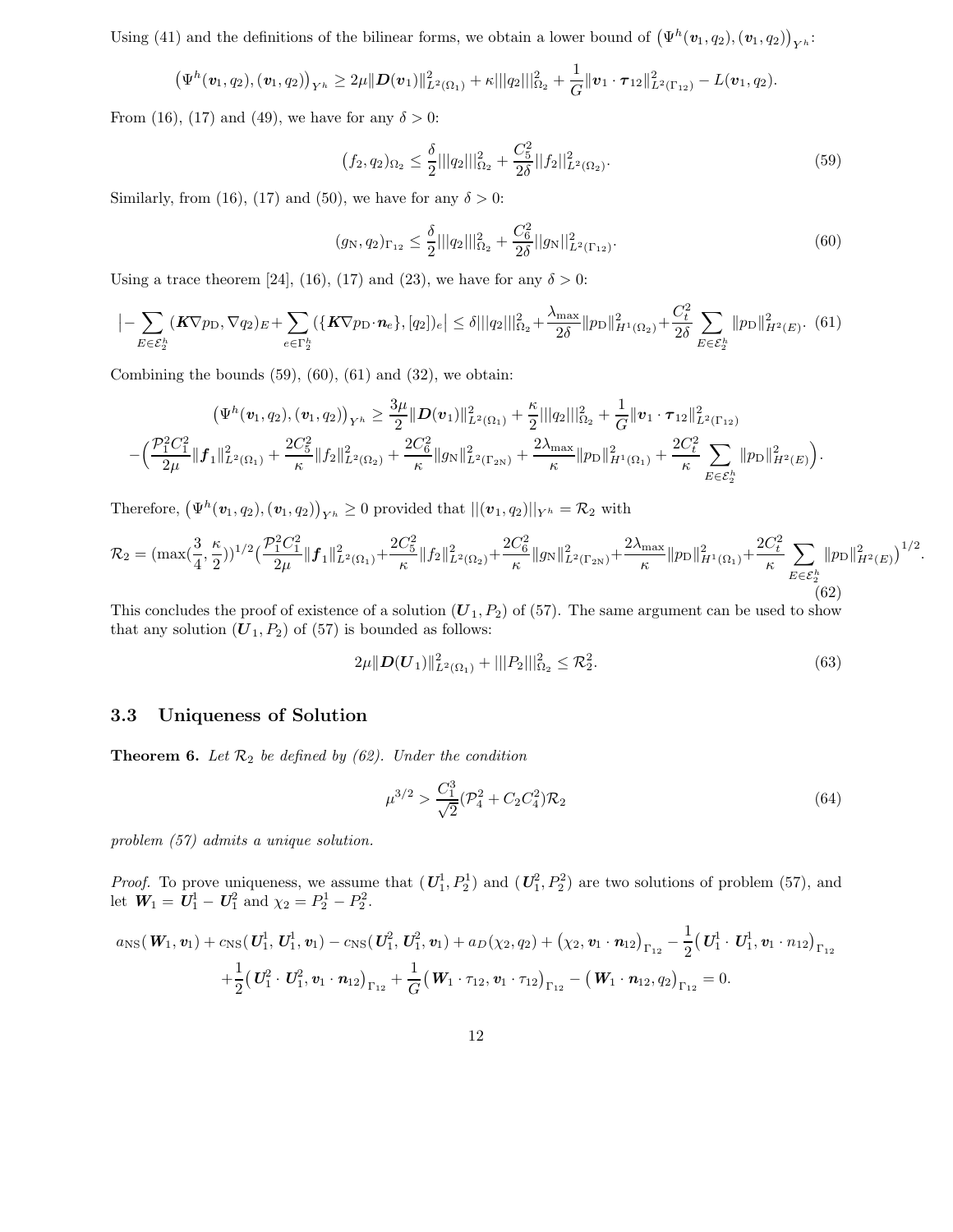In particular, we choose  $v_1 = W_1$  and  $q_2 = \chi_2$ .

$$
a_{NS}(\mathbf{W}_1, \mathbf{W}_1) + a_D(\chi_2, \chi_2) + \frac{1}{G} ||\mathbf{W}_1 \cdot \tau_{12}||_{L^2(\Gamma_{12})}^2 + c_{NS}(\mathbf{U}_1^1, \mathbf{U}_1^1, \mathbf{W}_1) - c_{NS}(\mathbf{U}_1^2, \mathbf{U}_1^2, \mathbf{W}_1) + (\chi_2, \mathbf{W}_1 \cdot \mathbf{n}_{12})_{\Gamma_{12}} - \frac{1}{2}(\mathbf{U}_1^1 \cdot \mathbf{U}_1^1, \mathbf{W}_1 \cdot \mathbf{n}_{12})_{\Gamma_{12}} + \frac{1}{2}(\mathbf{U}_1^2 \cdot \mathbf{U}_1^2, \mathbf{W}_1 \cdot \mathbf{n}_{12})_{\Gamma_{12}} - (\mathbf{W}_1 \cdot \mathbf{n}_{12}, \chi_2)_{\Gamma_{12}} = 0.
$$

Using (41) and rewriting the nonlinear terms as

$$
c_{\rm NS}(U_1^1, U_1^1, W_1) - c_{\rm NS}(U_1^2, U_1^2, W_1) = c_{\rm NS}(W_1, U_1^1, W_1) + c_{\rm NS}(U_1^2, W_1, W_1),
$$
  

$$
-\frac{1}{2}(U_1^1 \cdot U_1^1, W_1 \cdot n_{12})_{\Gamma_{12}} + \frac{1}{2}(U_1^2 \cdot U_1^2, W_1 \cdot n_{12})_{\Gamma_{12}} = -\frac{1}{2}(W_1 \cdot U_1^1, W_1 \cdot n_{12})_{\Gamma_{12}} - \frac{1}{2}(W_1 \cdot U_1^2, W_1 \cdot n_{12})_{\Gamma_{12}},
$$

we obtain

$$
2\mu \|D(\mathbf{W}_1)\|_{L^2(\Omega_1)}^2 + \kappa \|\chi_2\|\|_{\Omega_2}^2 + \frac{1}{G} \|\mathbf{W}_1 \cdot \tau_{12}\|_{L^2(\Gamma_{12})}^2
$$
  
+ $c_{\text{NS}}(\mathbf{W}_1, \mathbf{U}_1^1, \mathbf{W}_1) + c_{\text{NS}}(\mathbf{U}_1^2, \mathbf{W}_1, \mathbf{W}_1) - \frac{1}{2}(\mathbf{W}_1 \cdot \mathbf{U}_1^1, \mathbf{W}_1 \cdot \mathbf{n}_{12})_{\Gamma_{12}} - \frac{1}{2}(\mathbf{W}_1 \cdot \mathbf{U}_1^2, \mathbf{W}_1 \cdot \mathbf{n}_{12})_{\Gamma_{12}} \leq 0.$ 

From Lemma 5, we have

$$
c_{\rm NS}(\textbf{\textit{W}}_1; \textbf{\textit{U}}_1^1,\textbf{\textit{W}}_1) + c_{\rm NS}(\textbf{\textit{U}}_1^2;\textbf{\textit{W}}_1,\textbf{\textit{W}}_1) \leq C_7 \|\textbf{\textit{D}}(\textbf{\textit{W}}_1)\|_{L^2(\Omega_1)} (\|\textbf{\textit{D}}(\textbf{\textit{U}}_1^1)\|_{L^2(\Omega_1)} + \|\textbf{\textit{D}}(\textbf{\textit{U}}_1^2)\|_{L^2(\Omega_1)}).
$$

Similarly, using (20) and (19), we have

$$
\frac{1}{2}(\boldsymbol{W}_{1}\cdot\boldsymbol{U}_{1}^{1},\boldsymbol{W}_{1}\cdot\boldsymbol{n}_{12})_{\Gamma_{12}}+\frac{1}{2}(\boldsymbol{W}_{1}\cdot\boldsymbol{U}_{1}^{2},\boldsymbol{W}_{1}\cdot\boldsymbol{n}_{12})_{\Gamma_{12}}\leq \frac{1}{2}C_{4}^{2}C_{2}C_{1}^{3}\|\boldsymbol{D}(\boldsymbol{W}_{1})\|_{L^{2}(\Omega_{1})}^{2}(\|\boldsymbol{D}(\boldsymbol{U}_{1}^{1})\|_{L^{2}(\Omega_{1})}+\|\boldsymbol{D}(\boldsymbol{U}_{1}^{2})\|_{L^{2}(\Omega_{1})}).
$$

Combining the two bounds above with (63), we obtain:

$$
(2\mu - \frac{\mathcal{R}_2}{\sqrt{\mu}}(\sqrt{2}C_7 + \frac{1}{\sqrt{2}}C_1^3C_2C_4^2))\|\mathbf{D}(\mathbf{W}_1)\|_{L^2(\Omega_1)}^2 + \kappa \|\chi_2\|\|_{\Omega_2}^2 + \frac{1}{G}\|\mathbf{W}_1 \cdot \tau_{12}\|_{L^2(\Gamma_{12})}^2 \leq 0.
$$

This clearly implies that  $W_1 = 0$  and  $\chi_2 = 0$  if the condition

$$
2\mu > \frac{\mathcal{R}_2}{\sqrt{\mu}} (\sqrt{2}C_7 + \frac{1}{\sqrt{2}} C_1^3 C_2 C_4^2)
$$

is satisfied. This condition is equivalent to (64).

### 4 A Priori Error Estimates

**Theorem 7.** Assume that the solution to problem  $(W)$  is smooth enough, i.e.  $u_1 \in (H^{k_1+1}(\Omega_1))^2, p_1 \in$  $H^{k_1}(\Omega_1)$  and  $p_2 = \varphi_2 + p_D$  with  $\varphi_2 \in H^{k_2+1}(\Omega_2)$ . Let  $\mathcal{R}_1$  be defined by (35) and let  $\mathcal{R}_2$  be defined by (62). Assume that the data satisfies:

$$
\mu^{3/2} > \frac{C_1^3}{\sqrt{2}} (\mathcal{P}_4^2 + C_2 C_4^2)(\mathcal{R}_1 + \mathcal{R}_2).
$$

Then, there exists a constant  $C$  independent of h and  $\mu$  such that

$$
\mu \|D(\boldsymbol{u}_1 - \boldsymbol{U}_1)\|_{L^2(\Omega_1)}^2 + ||\varphi_2 - \Phi_2||_{\Omega_2}^2 + ||(\boldsymbol{u}_1 - \boldsymbol{U}_1) \cdot \boldsymbol{\tau}_{12}||_{L^2(\Gamma_{12})}^2 \leq C\big(1 + \frac{(\mathcal{R}_1 + \mathcal{R}_2)^2}{\mu^2}\big)h^{2k_1} \|\boldsymbol{u}_1\|_{H^{k_1+1}(\Omega_1)}^2 + C\big(1 + \frac{1}{\mu}\big)h^{2k_2} \|\varphi_2\|_{H^{k_2+1}(\Omega_2)}^2 + C\frac{1}{\mu}h^{2k_1} \|p_1\|_{H^{k_1}(\Omega_1)}^2.
$$

 $\Box$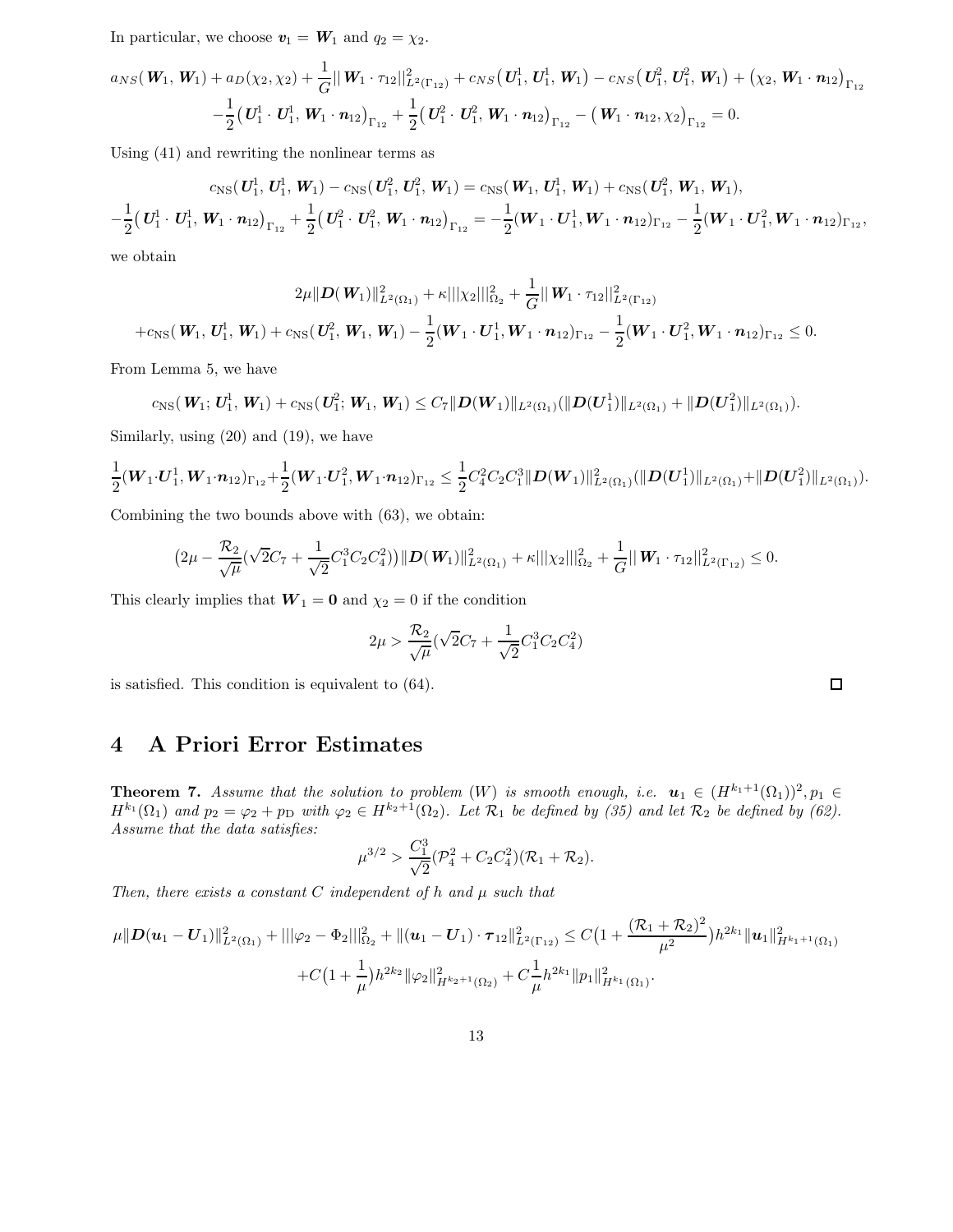*Proof.* Let  $\tilde{\mathbf{u}}_1, \tilde{p}_1, \tilde{\varphi}_2$  be approximations to  $\mathbf{u}_1, p_1, \varphi_2$  in the spaces  $\mathbf{X}_1^h, M_1^h$  and  $M_2^h$  respectively. Assume that the error bounds  $(44)$ ,  $(46)$  and  $(47)$  hold. Let

$$
\chi_1 = U_1 - \tilde{u}_1, \quad \xi_1 = P_1 - \tilde{p}_1, \quad \xi_2 = \Phi_2 - \tilde{\varphi}_2,
$$
  
\n $\zeta_1 = u_1 - \tilde{u}_1, \quad \eta_1 = p_1 - \tilde{p}_1, \quad \eta_2 = \varphi_2 - \tilde{\varphi}_2.$ 

Substracting  $(52)-(53)$  from  $(42)-(43)$ , we obtain the error equations:

$$
\forall \mathbf{v}_1 \in \mathbf{X}_1^h, \forall q_2 \in M_2^h, \quad a_{\text{NS}}(\mathbf{\chi}_1, \mathbf{v}_1) + a_{\text{D}}(\xi_2, q_2) + b_{\text{NS}}(\mathbf{v}_1, \xi_1) + c_{\text{NS}}(\mathbf{U}_1; \mathbf{U}_1, \mathbf{v}_1) - c_{\text{NS}}(\mathbf{u}_1; \mathbf{u}_1, \mathbf{v}_1) + \gamma(\mathbf{U}_1, \Phi_2; \mathbf{v}_1, q_2) - \gamma(\mathbf{u}_1, \varphi_2; \mathbf{v}_1, q_2) = a_{\text{NS}}(\boldsymbol{\zeta}_1, \mathbf{v}_1) + a_{\text{D}}(\eta_2, q_2) + b_{\text{NS}}(\mathbf{v}_1, \eta_1), \forall q_1 \in M_1^h, \quad b_{\text{NS}}(\mathbf{\chi}_1, q_1) = b_{\text{NS}}(\boldsymbol{\zeta}_1, q_1).
$$

Let  $\mathbf{v}_1 = \chi_1, q_1 = \xi_1, q_2 = \xi_2$ , then from (41), we have

$$
2\mu \|D(\chi_1)\|_{L^2(\Omega_1)}^2 + \kappa \|\xi_2\|_{\Omega_2}^2 + c_{\text{NS}}(U_1; U_1, \chi_1) - c_{\text{NS}}(u_1; u_1, \chi_1)
$$
  
+ $\gamma (U_1, \Phi_2; \chi_1, \xi_2) - \gamma (u_1, \varphi_2; \chi_1, \xi_2) \le a_{\text{NS}}(\zeta_1, \chi_1) + a_{\text{D}}(\eta_2, \xi_2) + b_{\text{NS}}(\chi_1, \eta_1) - b_{\text{NS}}(\zeta_1, \xi_1).$  (65)

We first expand the terms involving the linear form  $\gamma$ :

$$
\gamma(\boldsymbol{U}_{1},\Phi_{2};\boldsymbol{\chi}_{1},\xi_{2})-\gamma(\boldsymbol{u}_{1},\varphi_{2};\boldsymbol{\chi}_{1},\xi_{2})=-\frac{1}{2}(\boldsymbol{U}_{1}\cdot\boldsymbol{U}_{1},\boldsymbol{\chi}_{1}\cdot\boldsymbol{n}_{12})_{\Gamma_{12}}+\frac{1}{2}(\boldsymbol{u}_{1}\cdot\boldsymbol{u}_{1},\boldsymbol{\chi}_{1}\cdot\boldsymbol{n}_{12})_{\Gamma_{12}}+\frac{1}{G}\|\boldsymbol{\chi}_{1}\cdot\boldsymbol{\tau}_{12}\|_{L^{2}(\Gamma_{12})}^{2} -\frac{1}{G}(\boldsymbol{\zeta}_{1}\cdot\boldsymbol{\tau}_{12},\boldsymbol{\chi}_{1}\cdot\boldsymbol{\tau}_{12})_{\Gamma_{12}}-(\eta_{2},\boldsymbol{\chi}_{1}\cdot\boldsymbol{n}_{12})_{\Gamma_{12}}+(\xi_{2},\boldsymbol{\zeta}_{1}\cdot\boldsymbol{n}_{12})_{\Gamma_{12}}.\tag{66}
$$

The nonlinear terms are rewritten as

$$
A_1 = -\frac{1}{2}(\boldsymbol{U}_1 \cdot \boldsymbol{U}_1, \boldsymbol{\chi}_1 \cdot \boldsymbol{n}_{12})_{\Gamma_{12}} + \frac{1}{2}(\boldsymbol{u}_1 \cdot \boldsymbol{u}_1, \boldsymbol{\chi}_1 \cdot \boldsymbol{n}_{12})_{\Gamma_{12}} = \frac{1}{2}(\boldsymbol{U}_1 \cdot \boldsymbol{\chi}_1, \boldsymbol{\chi}_1 \cdot \boldsymbol{n}_{12})_{\Gamma_{12}} + \frac{1}{2}(\boldsymbol{\chi}_1 \cdot \boldsymbol{u}_1, \boldsymbol{\chi}_1 \cdot \boldsymbol{n}_{12})_{\Gamma_{12}} - \frac{1}{2}(\boldsymbol{U}_1 \cdot \boldsymbol{\zeta}_1, \boldsymbol{\chi}_1 \cdot \boldsymbol{n}_{12})_{\Gamma_{12}},
$$
\n(67)

and bounded by using (16), (17), (20), (19), (34) and (63)

$$
A_1 \leq \frac{1}{2} C_1^3 C_2 C_4^2 \|D(\chi_1)\|_{L^2(\Omega_1)}^2 (\|D(U_1)\|_{L^2(\Omega_1)} + \|D(u_1)\|_{L^2(\Omega_1)})
$$
  
+
$$
C \|D(\chi_1)\|_{L^2(\Omega_1)} \|\nabla \zeta_1\|_{L^2(\Omega_1)} (\|D(U_1)\|_{L^2(\Omega_1)} + \|D(u_1)\|_{L^2(\Omega_1)})
$$
  

$$
\leq \frac{\mu}{5} \|D(\chi_1)\|_{L^2(\Omega_1)}^2 + \frac{1}{2} C_1^3 C_2 C_4^2 \frac{\mathcal{R}_1 + \mathcal{R}_2}{\sqrt{2\mu}} \|D(\chi_1)\|_{L^2(\Omega_1)}^2
$$
  
+
$$
\frac{C(\mathcal{R}_1 + \mathcal{R}_2)^2}{\mu^2} \|\nabla \zeta_1\|_{L^2(\Omega_1)}^2.
$$

The linear terms in  $(66)$  are bounded by  $(16)$ ,  $(17)$ ,  $(20)$ ,  $(19)$  and  $(50)$ 

$$
\frac{1}{G}(\zeta_1 \cdot \tau_{12}, \chi_1 \cdot \tau_{12})_{\Gamma_{12}} \leq \frac{1}{2G} ||\chi_1 \cdot \tau_{12}||_{L^2(\Gamma_{12})}^2 + C ||\nabla \zeta_1||_{L^2(\Omega_1)}^2
$$

$$
(\eta_2, \chi_1 \cdot n_{12})_{\Gamma_{12}} \leq \frac{\mu}{5} ||D(\chi_1)||_{L^2(\Omega_1)}^2 + \frac{C}{\mu} |||\eta_2||_{\Omega_2}^2,
$$

$$
(\xi_2, \zeta_1 \cdot n_{12})_{\Gamma_{12}} \leq \frac{\kappa}{5} |||\xi_2||_{\Omega_2}^2 + C ||\nabla \zeta_1||_{L^2(\Omega_1)}^2.
$$

We rewrite the nonlinear terms involving  $c_{\text{NS}}$  in (65) in a similar way as with the term  $A_1$  defined in (67). We obtain a bound by using Lemma 5.

$$
c_{\rm NS}(U_1; U_1, \chi_1) - c_{\rm NS}(u_1; u_1, \chi_1) = c_{\rm NS}(U_1; \chi_1, \chi_1) + c_{\rm NS}(\chi_1; u_1, \chi_1)
$$
  

$$
-c_{\rm NS}(U_1; \zeta_1, \chi_1) - c_{\rm NS}(\zeta_1; u, \chi_1)
$$
  

$$
\leq \frac{\mu}{5} ||D(\chi_1)||_{L^2(\Omega_1)}^2 + C_7 \frac{\mathcal{R}_1 + \mathcal{R}_2}{\sqrt{2\mu}} ||D(\chi_1)||_{L^2(\Omega_1)}^2
$$
  

$$
+ C \frac{(\mathcal{R}_1 + \mathcal{R}_2)^2}{\mu^2} ||\nabla \zeta_1||_{L^2(\Omega_1)}^2.
$$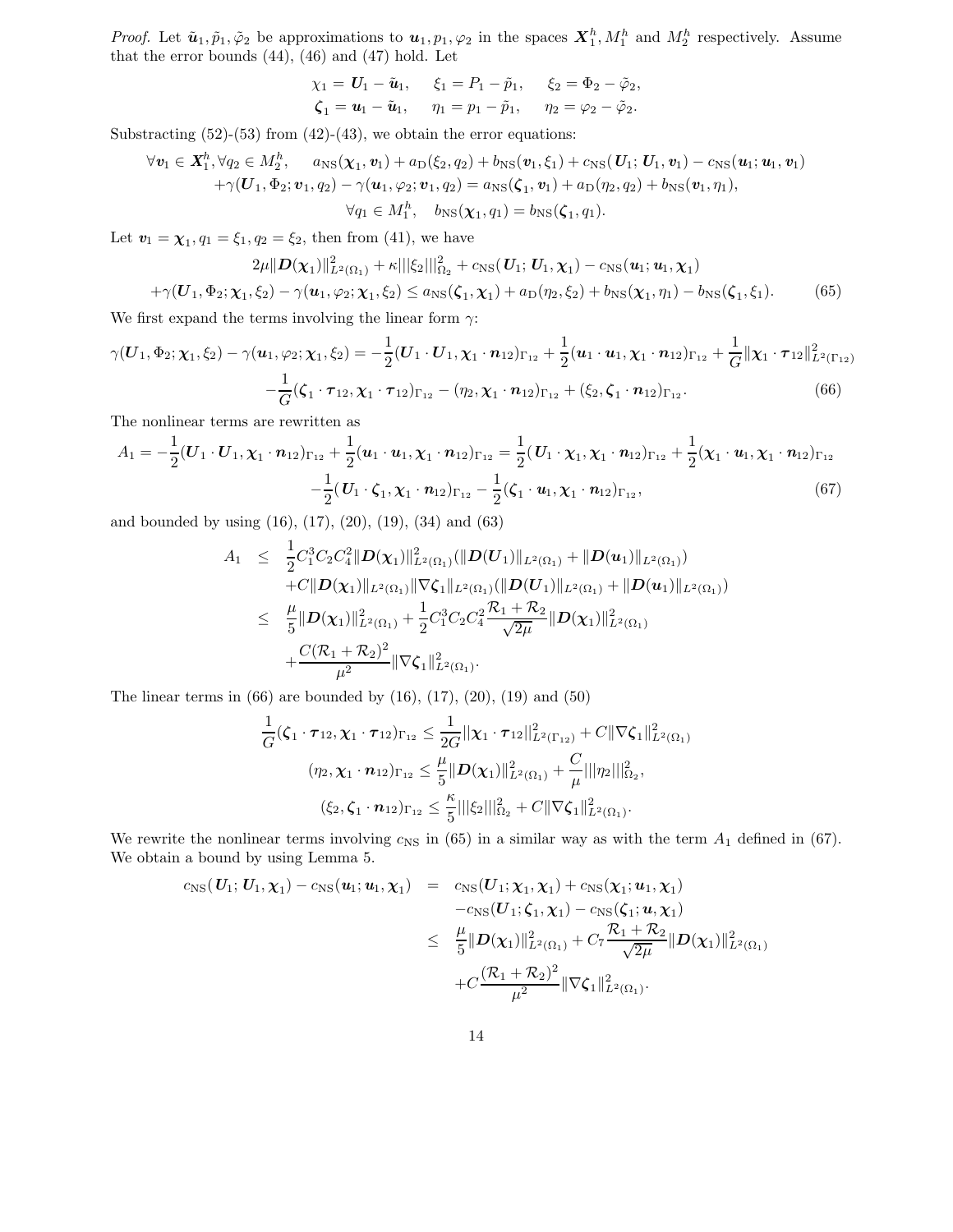The term  $a_{\text{NS}}(\zeta_1, \chi_1)$  is simply bounded using Cauchy-Schwarz and Young's inequalities.

$$
a_{\rm NS}(\zeta_1,\chi_1) \leq \frac{\mu}{5} ||D(\chi_1)||^2_{L^2(\Omega_1)} + C\mu ||D(\zeta_1)||^2_{L^2(\Omega_1)}.
$$

The term  $b_{\rm NS}(\zeta_1,\zeta_1)$  vanishes because of property (45). The term  $a_{\rm D}(\eta_2,\zeta_2)$  is bounded using standard DG techniques (see [24]) and the approximation property (47).

$$
a_{\text{D}}(\eta_2, \xi_2) \leq \frac{\kappa}{4} ||\xi_2||_{\Omega_2}^2 + Ch^{2k_2} ||\varphi_2||_{H^{k_2+1}(\Omega_2)}^2.
$$

Finally, the term  $b_{\text{NS}}(\chi_1, \eta_1)$  is bounded as:

$$
b_{\text{NS}}(\chi_1,\eta_1) \leq \frac{\mu}{5} \|\mathbf{D}(\chi_1)\|_{L^2(\Omega_1)}^2 + \frac{C}{\mu} \|\eta_1\|_{L^2(\Omega_1)}^2.
$$

Combining the results above, the error equation (65) becomes:

$$
\left(\mu - \left(\frac{1}{2}C_1^3C_2C_4^2 + C_7\right)\frac{\mathcal{R}_1 + \mathcal{R}_2}{\sqrt{2\mu}}\right) \|\mathbf{D}(\mathbf{\chi}_1)\|_{L^2(\Omega_1)}^2 + \frac{\kappa}{2} \|\|\xi_2\|\|_{\Omega_2}^2 + \frac{1}{2G} \|\mathbf{\chi}_1 \cdot \boldsymbol{\tau}_{12}\|_{L^2(\Gamma_{12})}^2 \leq C\left(1 + \frac{(\mathcal{R}_1 + \mathcal{R}_2)^2}{\mu^2}\right) \|\nabla \zeta_1\|_{L^2(\Omega_1)}^2 + C\frac{1}{\mu} \|\|\eta_2\|\|_{\Omega_2}^2 + Ch^{2k_2} \|\varphi_2\|_{H^{k_2+1}(\Omega_2)}^2 + C\frac{1}{\mu} \|\eta_1\|_{L^2(\Omega_1)}^2.
$$

The final result is obtained by using the approximation properties (44), (46), (48), a trace theorem and the inequalities:

$$
||D(u_1-U_1)||_{L^2(\Omega_1)}^2 \leq C||D(\chi_1)||_{L^2(\Omega_1)}^2 + C||D(\zeta_1)||_{L^2(\Omega_1)}^2,
$$
  

$$
||(u_1-U_1)\cdot\tau_{12}||_{L^2(\Gamma_{12})}^2 \leq C||(\chi_1)\cdot\tau_{12}||_{L^2(\Gamma_{12})}^2 + C||(\zeta_1)\cdot\tau_{12}||_{L^2(\Gamma_{12})}^2,
$$
  

$$
|||p_2-P_2|||_{\Omega_2}^2 \leq C|||\xi_2|||_{\Omega_2}^2 + C|||\eta_2|||_{\Omega_2}^2.
$$

 $\Box$ 

A straight consequence of Lemma 4 and Theorem 7 is a bound on the pressure error.

**Corollary 8.** Under the assumptions of Theorem 7 and if the function  $p_D$  belongs to  $H^{k_2+1}(\Omega_2)$ , there exists a constant  $C$  independent of  $h$  and  $\mu$  such that

$$
\begin{array}{lcl} |||p_2-P_2|||^2_{\Omega_2} & \leq & C\big(1+\frac{(\mathcal{R}_1+\mathcal{R}_2)^2}{\mu^2}\big)h^{2k_1}\|u_1\|^2_{H^{k_1+1}(\Omega_1)} + C\big(1+\frac{1}{\mu}\big)h^{2k_2}\|\varphi_2\|^2_{H^{k_2+1}(\Omega_2)} \\ & \qquad \qquad + Ch^{2k_2}\|p_D\|^2_{H^{k_2+1}(\Omega_2)} + C\frac{1}{\mu}h^{2k_1}\|p_1\|^2_{H^{k_1}(\Omega_1)}.\end{array}
$$

Theorem 9. Under the assumptions of Theorem 7 and Corollary 8, there exists a constant C independent of h such that

$$
||p_1 - P_1||_{L^2(\Omega_1)} \le Ch^{k_1} ||p_1||_{H^{k_1}(\Omega_1)} + Ch^{k_1} ||u_1||_{H^{k_1+1}(\Omega_1)} + Ch^{k_2} (||\varphi_2||_{H^{k_2+1}(\Omega_2)} + ||p_D||_{H^{k_2+1}(\Omega_2)}).
$$

Proof. Using the same notation as in the proof of Theorem 7, we can rewrite the error equation by taking  $q_2 = 0:$ 

$$
b_{\rm NS}(\boldsymbol{v}_1,\xi_1) = b_{\rm NS}(\boldsymbol{v}_1,\eta_1) + a_{\rm NS}(\boldsymbol{u}_1 - \boldsymbol{U}_1,\boldsymbol{v}_1) - \frac{1}{2}(\boldsymbol{u}_1 \cdot \boldsymbol{u}_1 - \boldsymbol{U}_1 \cdot \boldsymbol{U}_1, \boldsymbol{v}_1 \cdot \boldsymbol{n}_{12})_{\Gamma_{12}} + c_{\rm NS}(\boldsymbol{u}_1;\boldsymbol{u}_1,\boldsymbol{v}_1) - c_{\rm NS}(\boldsymbol{U}_1;\boldsymbol{U}_1,\boldsymbol{v}_1) + (\varphi_2 - \Phi_2, \boldsymbol{v}_1 \cdot \boldsymbol{n}_{12})_{\Gamma_{12}} + \frac{1}{G}((\boldsymbol{u}_1 - \boldsymbol{U}_1) \cdot \boldsymbol{\tau}_{12}, \boldsymbol{v}_1 \cdot \boldsymbol{\tau}_{12})_{\Gamma_{12}}.
$$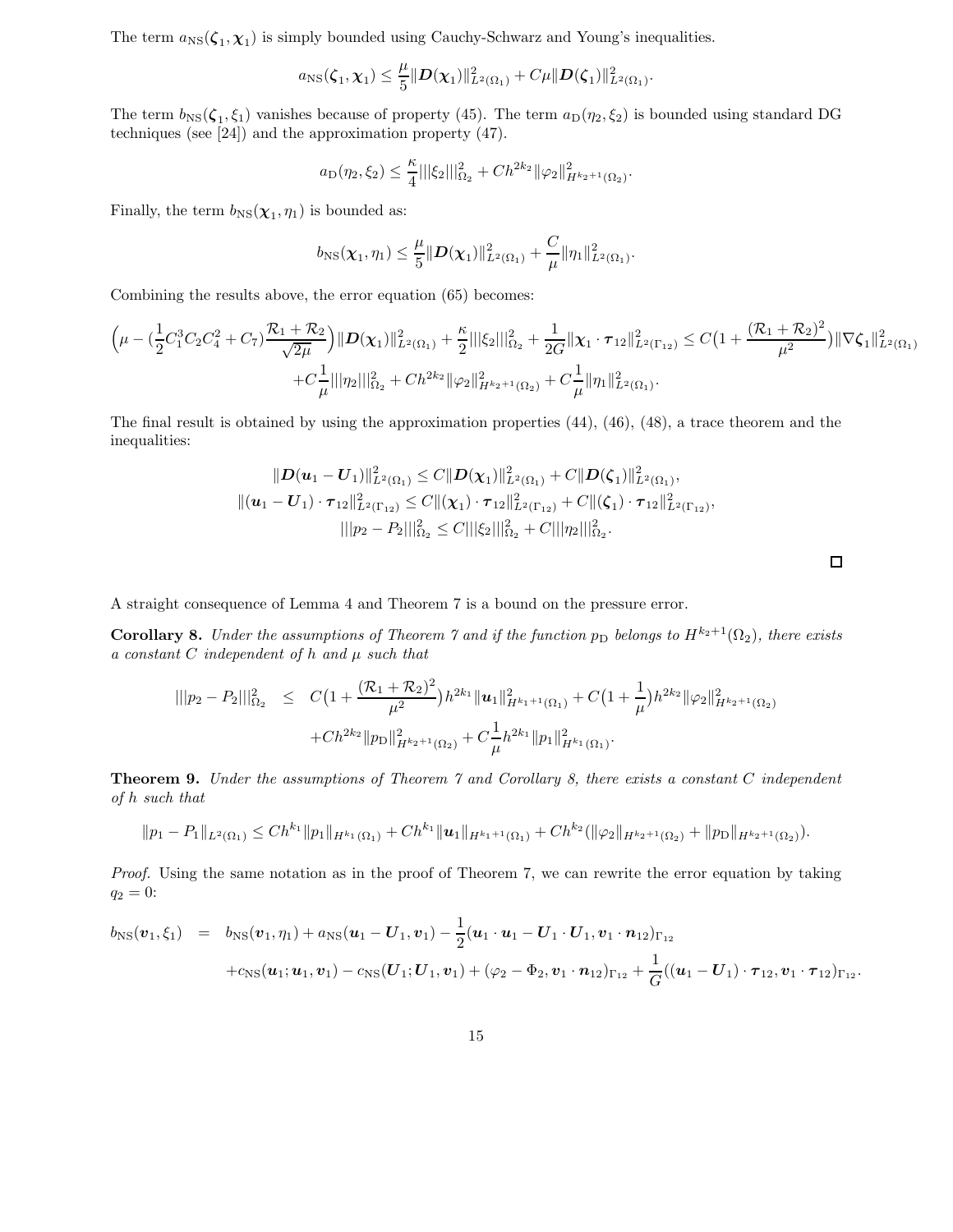We now bound all terms in the right-hand side. Cauchy-Schwarz's inequality yields simply

$$
b_{\rm NS}(\boldsymbol{v}_1,\eta_1) \leq C \|\nabla \boldsymbol{v}_1\|_{L^2(\Omega_1)} \|\eta_1\|_{L^2(\Omega_1)},
$$
  

$$
a_{\rm NS}(\boldsymbol{u}_1 - \boldsymbol{U}_1, \boldsymbol{v}_1) \leq C\mu \|\nabla \boldsymbol{v}_1\|_{L^2(\Omega_1)} \|\boldsymbol{D}(\boldsymbol{u}_1 - \boldsymbol{U}_1)\|_{L^2(\Omega_1)}.
$$

The nonlinear terms are handled like the term  $A_1$  in (67).

$$
\frac{1}{2}(\boldsymbol{u}_{1}\cdot\boldsymbol{u}_{1}-\boldsymbol{U}_{1}\cdot\boldsymbol{U}_{1},\boldsymbol{v}_{1}\cdot\boldsymbol{n}_{12})_{\Gamma_{12}} = \frac{1}{2}(\boldsymbol{U}_{1}\cdot\boldsymbol{\chi}_{1},\boldsymbol{v}_{1}\cdot\boldsymbol{n}_{12})_{\Gamma_{12}} + \frac{1}{2}(\boldsymbol{\chi}_{1}\cdot\boldsymbol{u}_{1},\boldsymbol{v}_{1}\cdot\boldsymbol{n}_{12})_{\Gamma_{12}} \n- \frac{1}{2}(\boldsymbol{U}_{1}\cdot\boldsymbol{\zeta}_{1},\boldsymbol{v}_{1}\cdot\boldsymbol{n}_{12})_{\Gamma_{12}} - \frac{1}{2}(\boldsymbol{\zeta}_{1}\cdot\boldsymbol{u}_{1},\boldsymbol{v}_{1}\cdot\boldsymbol{n}_{12})_{\Gamma_{12}} \n\leq \frac{C(\mathcal{R}_{1}+\mathcal{R}_{2})}{\sqrt{\mu}} \|\nabla \boldsymbol{v}_{1}\|_{L^{2}(\Omega_{1})} (\|\boldsymbol{D}(\boldsymbol{\chi}_{1})\|_{L^{2}(\Omega_{1})} + \|\nabla \boldsymbol{\zeta}_{1}\|_{L^{2}(\Omega_{1})}),
$$
\n
$$
c_{\mathrm{NS}}(\boldsymbol{u}_{1};\boldsymbol{u}_{1},\boldsymbol{v}_{1}) - c_{\mathrm{NS}}(\boldsymbol{U}_{1};\boldsymbol{U}_{1},\boldsymbol{v}_{1}) = \frac{c_{\mathrm{NS}}(\boldsymbol{U}_{1};\boldsymbol{\chi}_{1},\boldsymbol{v}_{1}) + c_{\mathrm{NS}}(\boldsymbol{\chi}_{1};\boldsymbol{u}_{1},\boldsymbol{v}_{1})}{-c_{\mathrm{NS}}(\boldsymbol{U}_{1};\boldsymbol{\zeta}_{1},\boldsymbol{v}_{1}) - c_{\mathrm{NS}}(\boldsymbol{\zeta}_{1};\boldsymbol{u},\boldsymbol{v}_{1})} \n\leq \frac{C(\mathcal{R}_{1}+\mathcal{R}_{2})}{\sqrt{\mu}} \|\nabla \boldsymbol{v}_{1}\|_{L^{2}(\Omega_{1})} (\|\boldsymbol{D}(\boldsymbol{\chi}_{1})\|_{L^{2}(\Omega_{1})} + \|\nabla \boldsymbol{\zeta}_{1}\|_{L^{2}(\Omega_{1}))}).
$$

Finally, the last two terms are bounded as:

$$
(\varphi_2 - \Phi_2, \mathbf{v}_1 \cdot \mathbf{n}_{12})_{\Gamma_{12}} \leq C(|||\xi_2|||_{\Omega_2} + \|\eta_2\|_{L^2(\Gamma_{12})}) \|\nabla \mathbf{v}_1\|_{L^2(\Omega_1)},
$$
  

$$
\frac{1}{G}((\mathbf{u}_1 - \mathbf{U}_1) \cdot \boldsymbol{\tau}_{12}, \mathbf{v}_1 \cdot \boldsymbol{\tau}_{12})_{\Gamma_{12}} \leq C \|(\mathbf{u}_1 - \mathbf{U}_1) \cdot \boldsymbol{\tau}_{12}\|_{L^2(\Omega_1)} \|\nabla \mathbf{v}_1\|_{L^2(\Omega_1)}.
$$

Therefore, we obtain:

$$
b_{\text{NS}}(\boldsymbol{v}_1,\xi_1)\leq C\Theta\|\nabla\boldsymbol{v}_1\|_{L^2(\Omega_1)},
$$

with

$$
\Theta = \|\eta_1\|_{L^2(\Omega_1)} + \mu \|D(\mathbf{u}_1 - \mathbf{U}_1)\|_{L^2(\Omega_1)} + \frac{\mathcal{R}_1 + \mathcal{R}_2}{\sqrt{\mu}} (\|\mathbf{D}(\boldsymbol{\chi}_1)\|_{L^2(\Omega_1)} + \|\nabla \zeta_1\|_{L^2(\Omega_1)})
$$

$$
+ \| |\zeta_2| \|_{\Omega_2} + \|\eta_2\|_{L^2(\Gamma_{12})} + \|(\mathbf{u}_1 - \mathbf{U}_1) \cdot \boldsymbol{\tau}_{12}\|_{L^2(\Omega_1)}.
$$

The inf-sup condition (37) then yields

$$
\|\xi_1\|_{L^2(\Omega_1)} \leq \frac{C}{\beta_*} \Theta.
$$

Using the approximation results (44), (46), (47) and Theorem 7, we can conclude.

 $\Box$ 

## 5 Conclusions

We prove existence and uniqueness of the solution under small data condition for the coupled sytem of Navier-Stokes and Darcy equations. We formulate a method that combines the classical conforming finite element method for Navier-Stokes with the discontinuous Galerkin method for Darcy. We obtain optimal error estimates with respect to the mesh size. The meshes on the interface can be non-matching. This is an attractive feature if one wants to implement the method using a domain decomposition approach.

### References

[1] R. Adams. Sobolev Spaces. Academic Press, New-York, 1975.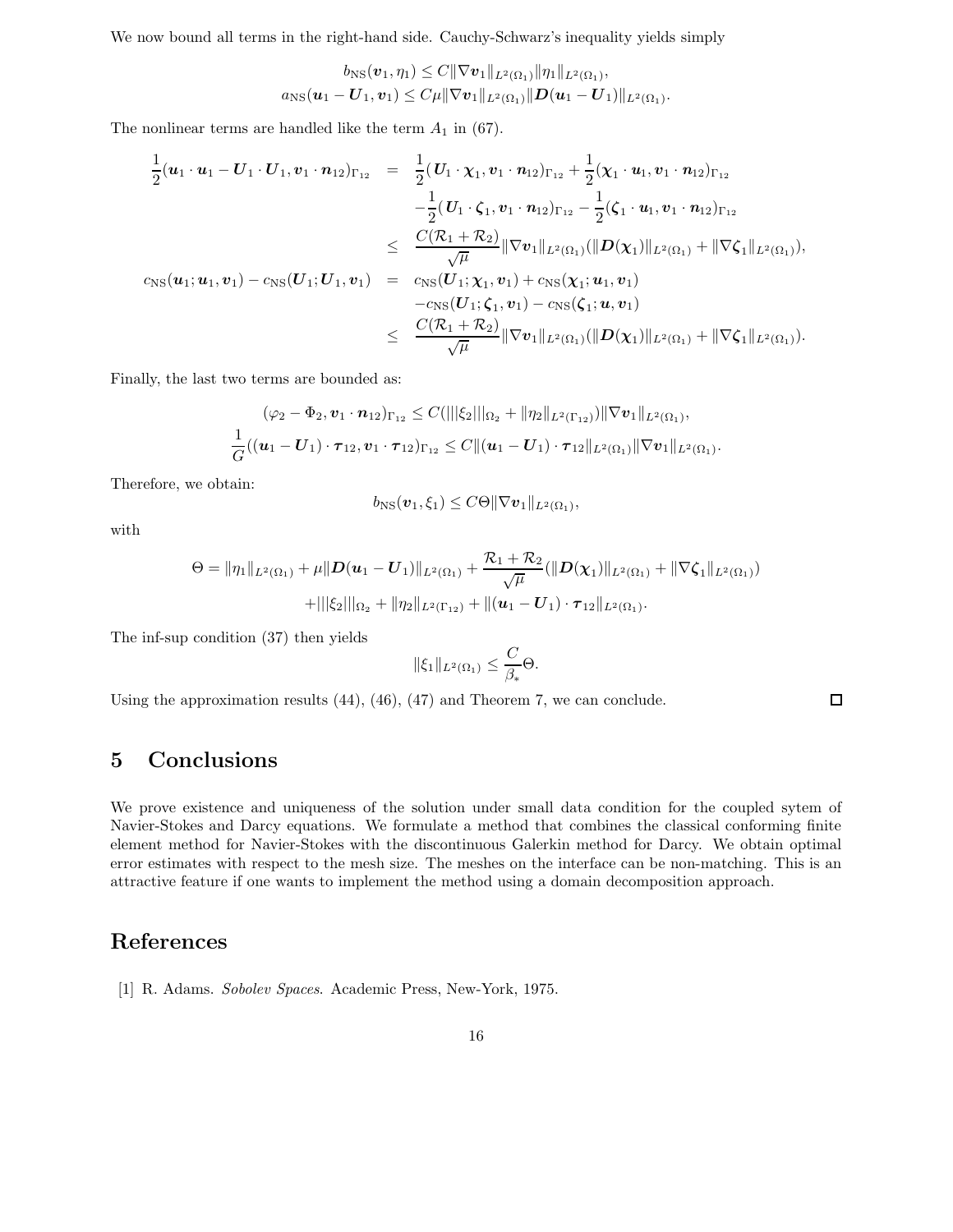- [2] D.N. Arnold. An interior penalty finite element method with discontinuous elements. SIAM J. Numer. Anal., 19:742–760, 1982.
- [3] D.N. Arnold, F. Brezzi, and M. Fortin. A stable finite element for the Stokes equations. Calcolo, 21:337–344, 1982.
- [4] G.S. Beavers and D.D. Joseph. Boundary conditions at a naturally impermeable wall. J. Fluid. Mech, 30:197–207, 1967.
- [5] E. Burman and P. Hansbo. A unified stabilized method for Stokes and Darcy's equations. J. Computational and Applied Mathematics, 198(1):35–51, 2007.
- [6] P. Ciarlet. The finite element method for elliptic problems. North-Holland, Amsterdam, 1978.
- [7] M. Crouzeix and P.-A. Raviart. Conforming and nonconforming finite element methods for solving the stationary Stokes equations. RAIRO Numerical Analysis, 193(R-3):33–75, 1973.
- [8] C. Dawson, S. Sun, and M.F. Wheeler. Compatible algorithms for coupled flow and transport. Comput. Meth. Appl. Mech. Eng., 193:2565–2580, 2004.
- [9] M. Discacciati, E. Miglio, and A. Quarteroni. Mathematical and numerical models for coupling surface and groundwater flows. Appl. Numer. Math., 43:57–74, 2001.
- [10] M. Discacciati and A. Quarteroni. Analysis of a domain decomposition method for the coupling of Stokes and Darcy equations. In Brezzi et al, editor, Numerical Analysis and Advanced Applications -ENUMATH 2001, pages 3–20. Springer, Milan, 2003.
- [11] M. Discacciati, A. Quarteroni, and A. Valli. Robin-robin domain decomposition methods for the Stokes-Darcy coupling. SIAM J. Numer. Anal., 45(3):1246–1268, 2007.
- [12] Y. Epshteyn and B. Rivière. Estimation of penalty parameters for symmetric interior penalty Galerkin methods. Journal of Computational and Applied Mathematics, 2006. Published online doi:10.1016/j.cam.2006.08.029.
- [13] V. Girault and P-A. Raviart. Finite element methods for Navier-Stokes equations: theory and algorithms, volume 5. Springer-Verlag, 1986.
- [14] V. Girault and B. Rivière. DG approximation of coupled Navier-Stokes and Darcy equations by Beaver-Joseph-Saffman interface condition. SIAM Journal on Numerical Analysis, 2007. Submitted.
- [15] V. Girault, B. Rivière, and M. Wheeler. A discontinuous Galerkin method with non-overlapping domain decomposition for the Stokes and Navier-Stokes problems. Mathematics of Computation, 74:53–84, 2004.
- [16] N.S. Hanspal, A.N. Waghode, V. Nassehi, and R.J. Wakeman. Numerical analysis of coupled Stokes/Darcy flows in industrial filtrations. Transport in Porous Media, 64(1):1573–1634, 2006.
- [17] P. Hood and C. Taylor. A numerical solution of the Navier-Stokes equations using the finite element technique. Comp. and Fluids, 1:73-100, 1973.
- [18] P. Houston, C. Schwab, and E. Süli. Discontinuous hp-finite element methods for advection-diffusion problems. SIAM J. Numer. Anal., 39(6):2133–2163, 2002.
- [19] W. Jäger and A. Mikelić. On the interface boundary condition of Beavers, Joseph, and Saffman. SIAM J. Appl. Math., 60:1111–1127, 2000.
- [20] W.J. Layton, F. Schieweck, and I. Yotov. Coupling fluid flow with porous media flow. SIAM J. Numer. Anal., 40(6):2195–2218, 2003.